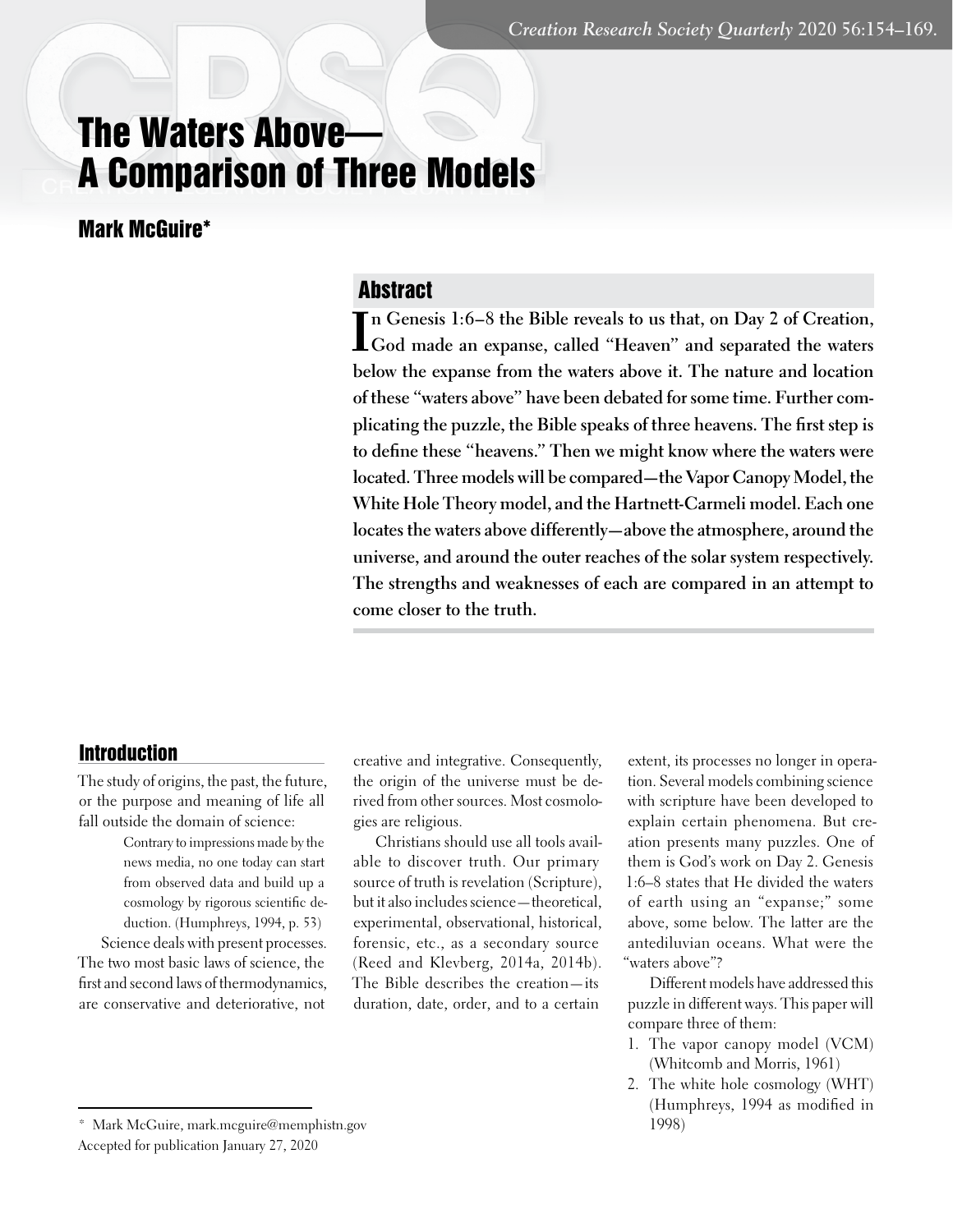3. The Hartnett-Carmeli model (HCM) (Hartnett, 2007)

They all attempt to integrate scientific knowledge with revelation. Each has strengths and weakness, but it is almost impossible to prove (or disprove) any of the models simply because there are so many unknowns, and no one was there to observe the events.

One of the best clues to this puzzle is the Bible's description of three distinct "heavens." Understanding their identity can help us determine the nature and location of "the waters above."

# The Heavens: how many and where are they?

To answer this question, it is first beneficial to look at the ideas of the early church and earlier. Apparently, the number of heavens depended upon the "science" or "philosophy" of the day. The early church was heavily influenced by Greek philosophy.

The Greeks believed that the earth was the center of the universe and everything revolved around it. There were four basic elements—earth, water, air, and fire with a possible fifth element of ether (Luther, c. 1536). These were arranged in order by weight with earth the heaviest and fire the lightest. There were also seven spheres or orbits of the planets and some thought as many as ten (Luther, c. 1536). These spheres or "heavens" were apparently crystalline in nature (Strahler, 1987). This philosophy was maintained until the modern Copernican system replaced it.

This philosophy had a tremendous influence on how commentators interpreted "the waters above." Josephus remarked that:

> after this, on the second day, he placed the heaven over the whole world, and separated it from the other parts; and he determined it should stand by itself. He also placed a crystalline [firmament] round it, and put together in a manner

agreeable to the earth, and fitted it for giving moisture and rain and for affording the advantage of dews. (Josephus, c. 93 AD, p. 24)

Both Luther (c. 1536) and Calvin (1559) correctly interpreted the Hebrew word *rāqî*' (which is translated as "firmament" in the KJV) as an expanse. Calvin (1559, p. 79) wondered:

> I know not why the Greeks have chosen to render the word [*rāqî*'] *stereōma* which the Latins have imitated in the term *firmamentum*; for literally it means expanse.

One possible explanation was that it was considered firm, not by material, but by the Word of God which makes something strong even though by nature it is soft (Luther, c.1536). However, neither could explain what the "waters above" were, as it seemed opposed to common sense (Calvin, 1554–1559).

Luther (c. 1536, p. 30) showed his wisdom:

> We Christians must, therefore, be different from the philosophers in the way we think about the cause of these things. And if some are beyond our comprehension (like those before us concerning the waters above the heavens), we must believe them and admit our lack of knowledge rather than either wickedly deny them or presumptuously interpret them in conformity with our understanding.

With this in view, an attempt will be made to define how many heavens and where they are.

In the first chapter of Genesis, God created the heaven and the earth. The Hebrew word for heaven is *shamayim*  which is apparently in the dual form, but in reality is a plural (Koehler and Baumgartner [HALOT], 1999). It can be translated "heaven" or "heavens," depending on the context.

> And God said, Let there be a firmament in the midst of the waters, and let it divide the waters from the waters. And God made the firma-

ment, and divided the waters which were under the firmament from the waters which were above the firmament: and it was so. And God called the firmament Heaven. (Genesis 1:6–8, KJV)

In modern translations, *rāqî*' is most often translated "expanse" which has the meaning of that which was spread out or stretched. It comes from the Hebrew word *rq'*, which means to hammer out (HALOT) and by analogy to spread out like thin plate metal that is hammered. In this passage, God calls the expanse "Heaven," i.e., He equates heaven with the expanse so that they can be considered interchangeable.

Brown's (2001) Hydroplate model (HPT) is not considered in this analysis, because he interpreted the "expanse" as a layer of the Earth's crust; the "waters above" being the oceans and those below a subterranean reservoir. But the word firmament (*rāqî*') is used 17 times in the Bible. In all other cases outside of Genesis it refers to a heavenly expanse either connected with the heavens and the sun (Psalm 19), stars (Daniel 12:3), or the glory of God (Ezekiel 1:22–26, 10:1), but never with the crust. Brown argued that Psalm 24:2, 33:7, 104:3, 136:5–9, and II Peter 3:5 supported his theory, but these passages better fit the third day when God separated the oceans and dry land.

If it can be shown biblically that either the "heaven" or "expanse" has multiple parts, then the other does too. A primary passage to the possible meanings is found in II Corinthians 12:1–4:

> I knew a man in Christ above fourteen years ago, (whether in the body, I cannot tell; or whether out of the body, I cannot tell: God knoweth;) such an one caught up to the third heaven…how that he was caught up into paradise…

Paul spoke of the third heaven, which implies at least two others. Since Paul was writing under divine inspiration, we can use this passage to under-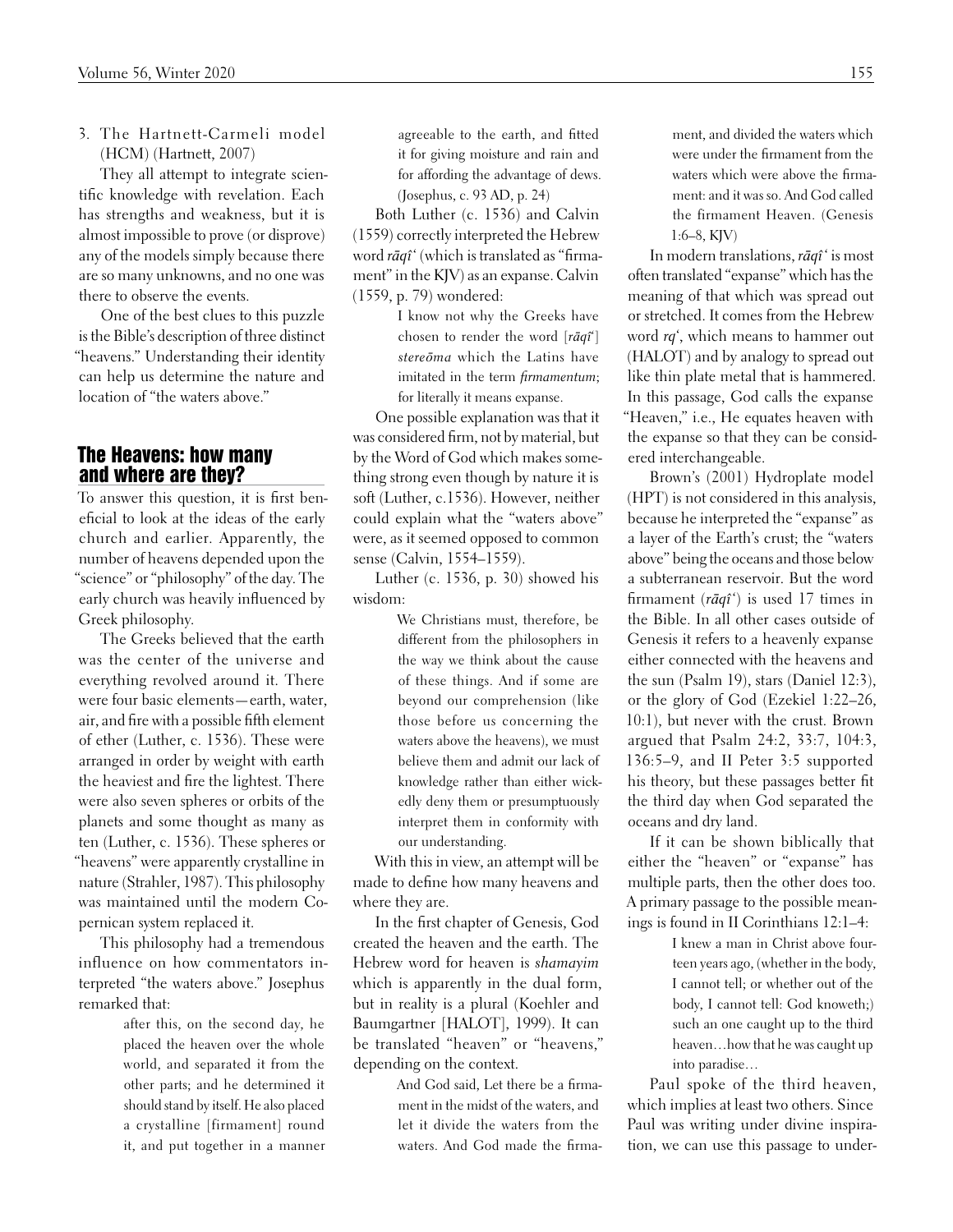stand others. There are several passages in scriptures that also indicate multiple heavens.

> Behold, the *heaven* and the *heaven of heavens* cannot contain thee; how much less this house that I have builded?" (I Kings 8:27, II Chronicles 6:18, emphasis added)

Wise Solomon understood that God could not be contained by His creation, as did Moses:

> Behold, the *heaven* and the *heaven of heavens* is the Lord's thy God, the earth also, with all that therein is. (Deuteronomy 10:14, emphasis added)

These passages also suggest multiple heavens. This issue is discussed among the lexicons. HALOT (1997, p. 1561) says "it probably does not mean a number of different heavens but is an expression for the superlative…." Botterwork et. al., [TDOT] (2006) specifically says that it does not refer to multiple heavens. VanGemeren, [NIDOTTE] (1997) notes that other cultures thought there were multiple heavens (Babylonian), but did not think that this was the OT view, but was a call to praise God with other heavenly creations.

Jenni and Westermann, [TLOT] (2004) says that this is a special, not yet explained expression. They concluded that it "seems to indicate heaven in its totality not a (highest) region" (TLOT, p. 1370). However, only TDOT rules out the possibility of multiple heavens based on the reasoning of the JEDP theory. "Only with Deuteronomy and the literature of the exilic period (Deutero-Isaiah) did heaven become an important object of theological interest" (TDOT, p. 207). They do not believe that Moses or Solomon spoke these words, but that they were inserted by the P author at a much later date. Yet, this conclusion is flawed based on a faulty hypothesis. Furthermore, all these ignore the New Testament passage II Corinthians 12:1–4 which declares under inspiration of the Holy Spirit that Paul was taken into the third heaven.

If there are three, does the Bible define them? Thirteen English words (e.g., sky, air, cloud, and firmament) were used in the King James Version to define and describe the heavens.

The Hebrew and Greek terms appear over 800 times (Table 1). There are eleven different words translated as "heaven," "heavens," or "heavenly" in both Old and New Testaments. In the Old Testament, out of 441 usages, the Hebrew s*hamayim* (398) and its Aramaic equivalent *shamayin* (38) is by far the most prevalent. Similarly, in the New Testament the Greek word *ouranos* is used 269 out of 298 times.

The word "heaven" was used for different purposes depending upon the context. For example, it was used over 50 times as an identifier of the one true God—the God of *heaven* (Table 2) to differentiate Him from local pagan deities. It was also used by Jesus many times as "Our Father which art in heaven" (Table 2).

Some of these uses of "heaven" are listed below:

- 1. The usual word for the sky or the realm of the sky
	- a. Birds fly and wind (HALOT, TDOT, TLOT, NIDOTTE)
	- b. The area high above the ground but below the stars and heavenly bodies (TDOT)
- 2. Phenomena from and in the sky
	- a. From which come such things as dust, hail, rain (HALOT, NI-DOTTE), snow, fire (TLOT), and frost (TDOT)
	- b. This realm is God's storehouse (TLOT)
- 3. The realm of the sun, moon, and stars (TDOT, TLOT, NIDOTTE)
- 4. The phrase "heaven and earth" may denote the entire creation (HALOT, TDOT, TLOT, NIDOTTE)
- 5. Heaven is the dwelling place of God a. Another expression representing the dwelling place of God in

heaven (HALOT, TLOT, NI-DOTTE)

b. This does not indicate height, but a superlative (HALOT, TLOT)

These descriptions can be used to identify the three heavens: (1) atmospheric space, (2) interstellar space, and (3) the place of God's throne. We will examine these now in reverse order.

#### The Third Heaven

Paul was taken up into the third heaven and called it "paradise." The word "paradise" is used on only two other occasions; in the first, Jesus told the robber crucified with him "today shalt thou be with me in paradise" (Luke 23:43), and second, "To him that overcometh will I give to eat of the tree of life, which is in the midst of the paradise of God" (Revelation 2:7). Hebrews tells us that Jesus "is set on the right hand of the throne of the Majesty in the heavens" (Hebrews 8:1). Peter says

> the like figure whereunto even baptism doth also now save us (not the putting away of filth of the flesh but the answer of a good conscience toward God,) by the resurrection of Jesus Christ: *who is gone into heaven, and is on the right hand of God*; angels and authorities and powers being made subject unto him. (I Peter 3:21–22, emphasis added)

The Bible tells us that the third heaven is the place where Jesus is today and where His people yearn to be.

There are over 130 references describing this third heaven (Table 3). This includes such descriptions as God's holy dwelling place or habitation, His throne, His Kingdom, and that He hears or looks down from heaven. There are over 55 Old Testament references and well over 70 in the New Testament (Table 3). These descriptions identify heaven as a *place.*

Where is it located? Apparently, it is the highest, often referred to as "the heaven of heavens." It is possible it was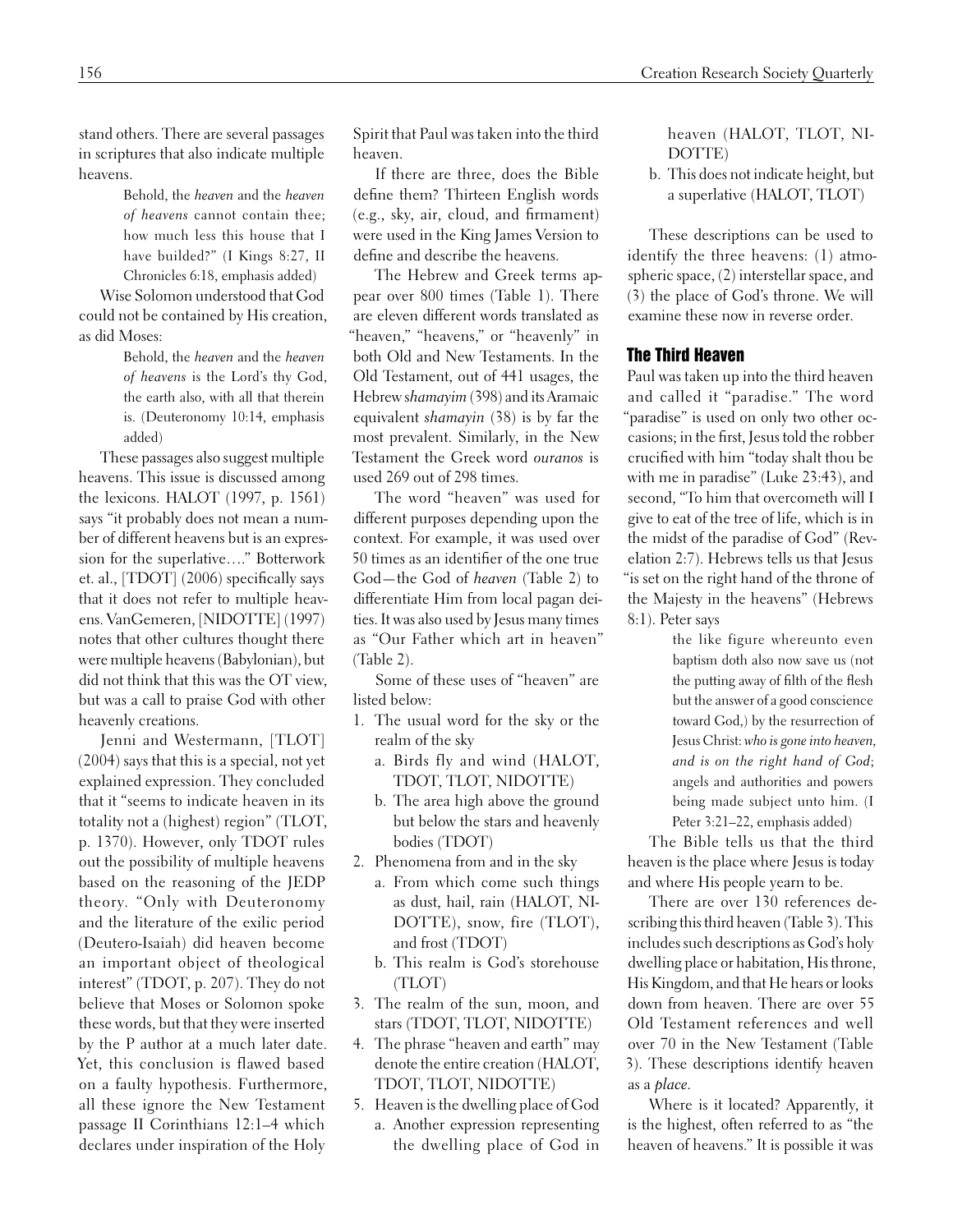| Table 1. Words for Heaven in the Bible |  |  |  |  |  |
|----------------------------------------|--|--|--|--|--|
|----------------------------------------|--|--|--|--|--|

| Hebrew<br>or Greek   | <b>Strongs</b><br>Number | English            | $#_{}$         | English | #                       | English               | $\#$ | English | $\#$           | English | #  | English                             |                      |     |                         |
|----------------------|--------------------------|--------------------|----------------|---------|-------------------------|-----------------------|------|---------|----------------|---------|----|-------------------------------------|----------------------|-----|-------------------------|
| Word                 |                          | word               |                | word    |                         | word                  |      | word    |                | word    |    | word                                | #                    |     | Total                   |
| galgall              | 1534                     | heaven             | 1              |         |                         |                       |      |         |                |         |    |                                     |                      |     | 1                       |
| arabah <sup>2</sup>  | 6160                     |                    |                | heavens | 1                       |                       |      |         |                |         |    |                                     |                      |     | $\mathbf{l}$            |
| ariphim              | 6183                     |                    |                | heavens | 1                       |                       |      |         |                |         |    |                                     |                      |     | 1                       |
| raqiya               | 7549                     |                    |                |         |                         |                       |      |         |                |         |    | firmament                           | 17                   |     | 17                      |
| shachaq              | 7834                     | heaven             | $\overline{2}$ |         |                         |                       |      | sky     | $\overline{c}$ |         |    | clouds <sup>3</sup> /<br>small dust | 11,<br>1             |     | 16                      |
| shamyim              | 8064                     | heaven             | 289            | heavens | 109                     |                       |      |         |                | air     | 21 | astrologer <sup>4</sup>             |                      |     | 420                     |
| shamayin             | 8065                     | heaven             | 35             | heavens | $\overline{\mathbf{3}}$ |                       |      |         |                |         |    |                                     |                      |     | 38                      |
|                      |                          |                    |                |         |                         |                       |      |         |                |         |    |                                     |                      |     |                         |
| no word <sup>5</sup> |                          | heaven             | 1              |         |                         |                       |      |         |                |         |    |                                     |                      |     | 1                       |
| aer                  | 109                      |                    |                |         |                         |                       |      |         |                | air     | 7  |                                     |                      |     | 7                       |
| epouranios           | 2032                     | heaven             |                |         |                         | heavenly              | 16   |         |                |         |    | high <sup>6</sup> /<br>celestial    | 1,<br>$\overline{2}$ |     | 19                      |
| mesour-<br>anema     | 3321                     | midst of<br>heaven | $\overline{3}$ |         |                         |                       |      |         |                |         |    |                                     |                      |     | $\overline{\mathbf{3}}$ |
| ouranios             | 3770                     |                    |                |         |                         | heavenly              | 6    |         |                |         |    |                                     |                      |     | 6                       |
| oruranothen          | 3771                     | heaven             | $\overline{2}$ |         |                         |                       |      |         |                |         |    |                                     |                      |     | $\overline{2}$          |
| ouranos              | 3772                     | heaven             | 249            | heavens | 19                      | heavenly <sup>7</sup> |      | sky     | 5              | air     | 10 |                                     |                      |     | 284                     |
| <b>TOTAL</b>         |                          | heaven             | 583            | heavens | 133                     | heavenly              | 23   | sky     | $\overline{7}$ | air     | 38 | other                               | 33                   | all | 817                     |

<sup>1</sup>galgal is used a total of 11 times in the Bible most often translated as "wheel"

2 arabah is used a total of 61 times in the Bible most often translated as "plain"

3 the word "clouds" is used a total of 49 times in the Bible most often by the Hebrew word "ab"

4 shamayim is translated astrologer only one time in the Bible and in combination with the Hebrew word "habar"

5 the word "heaven" was added in translation and not in original manuscript

6 the word "high" is used numerous times in the Bible and by many other Hebrew and Greek words

7 ouranos is translated heavenly only one time in the Bible and in combination with the Greek word "ek"

described as the "firmament" over the cherubim Ezekiel saw in visions by the river Chebar (Ezekiel 1:22–28) (Morris, 2006). An alternate interpretation of these verses is that it may be translated as a "platform," which may better fit in this context (Block, 1997). Either way, Ezekiel is describing a majestic scene where there was an expanse, a throne

above the expanse, and one, having the likeness of a man, was upon it.

The third heaven has been shut off from earth, and we do not know its exact location. We only know that it exists on a different plane at present. It is possible that this "heaven" will come down to earth as the New Jerusalem will be the location for the throne of the Lord Jesus Christ (Revelation 21).

# The Second Heaven

There are over 60 references describing some aspect of the second heaven. This includes such descriptions as God multiplying Abraham's descendants as the stars of heaven; the command not to worship the sun, moon, stars, and the host of heaven; and stars which can mean angels, shall fall from heaven (Table 4).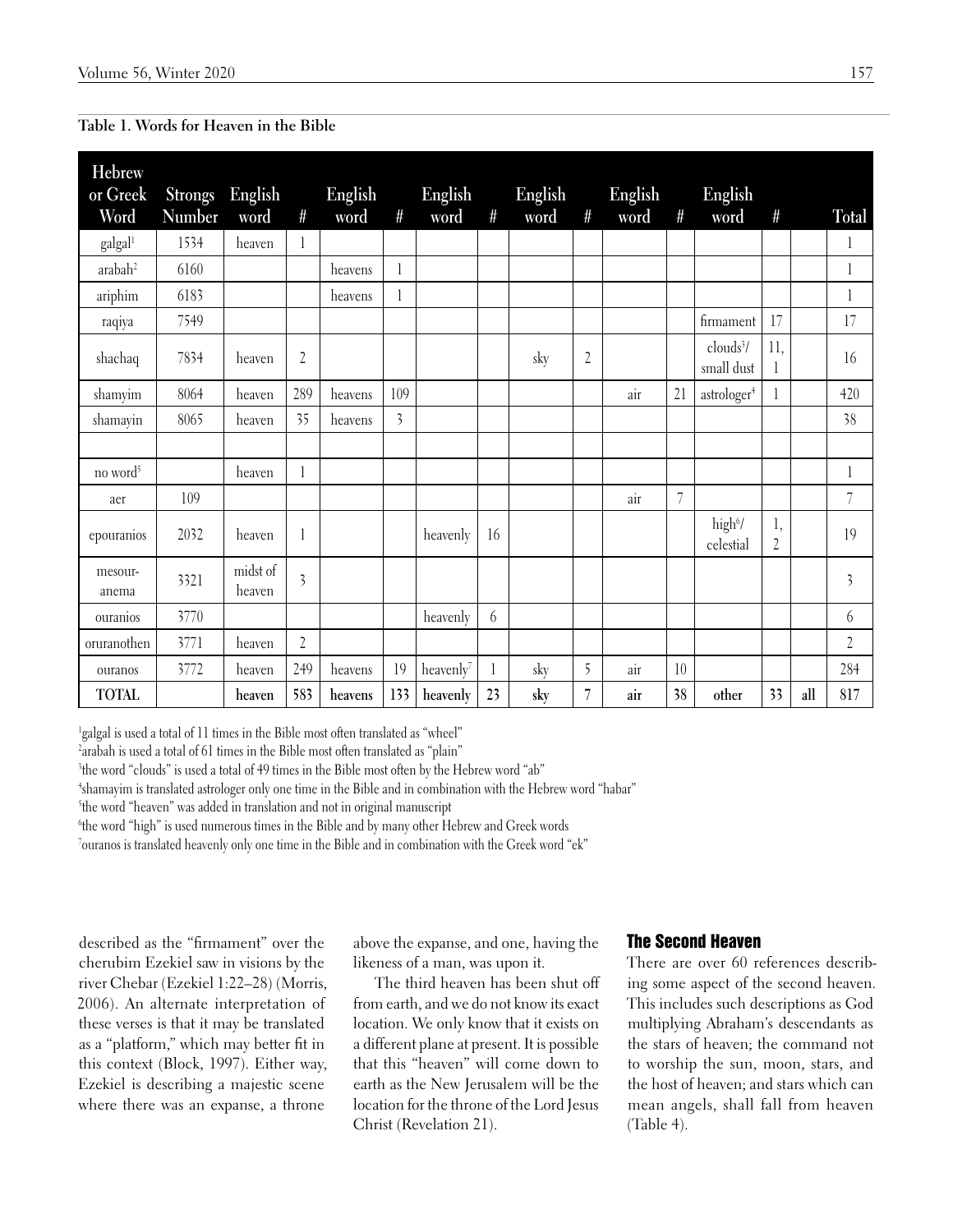| Description                                   | #  | <b>Bible Verse</b>                                                                                                                                                                                                                                                            |
|-----------------------------------------------|----|-------------------------------------------------------------------------------------------------------------------------------------------------------------------------------------------------------------------------------------------------------------------------------|
| Old Testament                                 |    |                                                                                                                                                                                                                                                                               |
| God, possessor of heaven and earth            | 2  | Genesis 14:19, 22                                                                                                                                                                                                                                                             |
| LORD God/God/King of heaven                   | 29 | Genesis 24:3; 24:7; Deuteronomy 4:39; Joshua 2:11; II Chronicles 20:6;<br>36:23; Ezra 1:2; 5:11; 5:12; 6:9; 6:10; 7:12; 7:21; 7:23 (2x);<br>Nehemiah 1:4; 1:5; 2:4; 2:20; Job 22:12; Psalm 136:26;<br>Lamentations 3:41; Daniel 2:18; 2:28: 2:37; 2:44; 4:37; 5:23; Jonah 1:9 |
| He that sitteth in the heavens<br>shall laugh | 1  | Psalm $2:4$                                                                                                                                                                                                                                                                   |
| New Testament                                 |    |                                                                                                                                                                                                                                                                               |
| Father which is in heaven                     | 16 | Matthew 5:16; 5:45; 5:48; 6:1; 6:9; 7:11; 7:21; 10:32; 10:33; 16:17; 18:10;<br>18:14; 23:9; Mark 11:25; 11:26; Luke 11:2                                                                                                                                                      |
| Heavenly Father                               | 6  | Matthew 6:14; 6:26; 6:32; 15:13; 18:35; Luke 11:13                                                                                                                                                                                                                            |
| God of heaven                                 | 2  | Revelation 11:13; 16:11                                                                                                                                                                                                                                                       |
| Lord of heaven                                | 1  | I Corinthians 15:47                                                                                                                                                                                                                                                           |
| Total – New and Old Testament                 | 57 |                                                                                                                                                                                                                                                                               |

## **Table 2. Heaven as an Identifier of God**

Modern science tells us that the place of the sun, moon, and stars is the vast expanse of interstellar space. This heaven is mentioned separately from the heaven of birds, clouds, and rain, indicating their separate nature. Furthermore, the passages that speak of stars falling from heaven, or the sun, moon, and stars losing their light refer to future events and are subject to much speculation and interpretation. There are only four cases in the Bible where a star actually falls to the earth. In some it refers to angels and to others a star or stars.

• And out of one of them came forth a little horn, which waxed exceeding great, toward the south, and toward the east, and toward the pleasant land. And it waxed great, even to the host of heaven; and it cast down some of the host and of the stars to the ground, and stamped upon them. (Daniel 8:9–10)

- • And the stars of heaven fell unto the earth, even as a fig tree casteth her untimely figs, when she is shaken of a mighty wind. (Revelation 6:13)
- And the third angel sounded, and there fell a great star from heaven, burning as it were a lamp, and it fell upon the third part of the rivers, and upon the fountains of waters; and the name of the star is called Wormwood: and the third part of the waters became wormwood: and many men died of the waters, because they were made bitter. (Revelation 8:10–11)
- And the fifth angel sounded, and I saw a star fall from heaven unto the earth: and to him was given the key of the bottomless pit. And he opened the bottomless pit; and there arose a smoke out of the pit as the smoke of

a great furnace; and the sun and the air were darkened by reason of the smoke of the pit. (Revelation 9:1–2)

Stars falling to the ground, possibly meteorites, such as the star "Wormwood" do not originate in the Earth's atmosphere, but come from interstellar space. Therefore, the second heaven is interstellar space which contains sun, moon, stars, and the host of heaven.

## The First Heaven

There are over 130 references describing some aspect of the first heaven, including lightning, smoke, fire, wind, birds, clouds, and rain (Table 5). These are never mentioned together with the sun, moon, stars, or the host of heaven.

It should be noted that although these phenomena appear to be separated in the scriptures, they do interact, primarily because clouds range from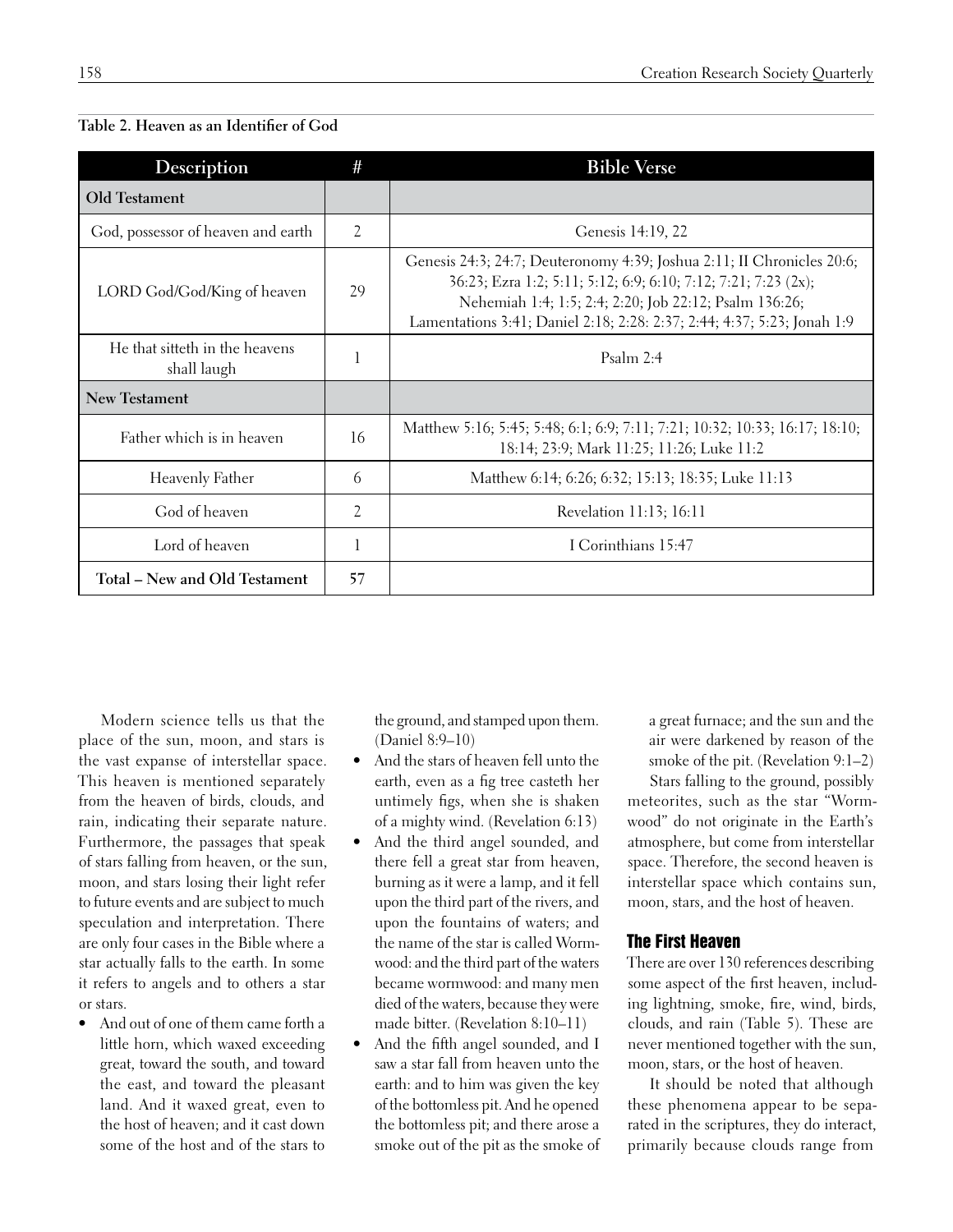**Table 3. Verses which referred to the third heaven as a place are listed. Verses such as God looked down from or heard from heaven are considered the third heaven, because that is the place of God's throne and that is the place where Jesus Christ is now.**

| <b>Description</b>                                              | #                       | <b>Bible Verse</b>                                                                                                                                  |
|-----------------------------------------------------------------|-------------------------|-----------------------------------------------------------------------------------------------------------------------------------------------------|
| Old Testament                                                   |                         |                                                                                                                                                     |
| God in heaven                                                   | 5                       | Deuteronomy 3:24; I Kings 8:23; II Chronicles 6:14; Psalm 115:3;<br>Ecclesiaties 5:2                                                                |
| hear thou from heaven                                           | 13                      | I Kings 8:32, 34, 36, 45, 49; II Chronicles 6:27, 30, 35, 39; 7:14;<br>Nehemiah 9:27, 28; Psalm 20:6                                                |
| God's throne in heaven/sitteth in heaven                        | 6                       | I Kings 22:19; II Chronicles 18:18; Psalm 2:4; 11:4; 103:19;<br>Isaiah 66:1                                                                         |
| his holy habitation/dwelling place, in<br>heaven                | $8\,$                   | Deuteronomy 26:15; I Kings 8:30; 8:39, 43; II Chronicles 6:21,<br>33; 30:27; Psalm 123:1                                                            |
| Lord look down from heaven                                      | 8                       | Psalm 14:2; 33:13; 53:2; 80:14; 85:11; 102:19; Isaiah 63:15;<br>Lamentations 3:50                                                                   |
| came down/go up/ascend from/to heaven                           | 8                       | Genesis 28:12; Deuteronomy 30:12; II Kings 2:1, 11;<br>Psalm 139:8; Proverbs 30:4; Isaiah 14:12, 13                                                 |
| heavens cannot contain him                                      | 3                       | I Kings 8:27; II Chronicles 2:6; 6:18                                                                                                               |
| witness, things, word, army, voice in heaven                    | 5                       | Job 16:19; Psalm 113:16; 119:89; Daniel 4:31, 35                                                                                                    |
| <b>New Testament</b>                                            |                         |                                                                                                                                                     |
| Kingdom of heaven                                               | 9                       | Matthew 5:20; 7:21; 8:11; 11:11; 13:11; 18:1, 3, 4; 19:23                                                                                           |
| rewards/treasures in heaven                                     | 6                       | Matthew 5:12; 6:20; 19:21; Mark 10:21; Luke 12:33; 18:22                                                                                            |
| swear not by heaven                                             | $\overline{2}$          | Matthew 5:34; 23:22                                                                                                                                 |
| thy will be done as in heaven                                   | $\overline{2}$          | Matthew 6:10; Luke 11:2                                                                                                                             |
| exalted/received/ascended/carried/<br>taken up to heaven        | 12                      | Matthew 11:23; Mark 16:19; Luke 10:15; 24:51; Acts 1:11; 2:34;<br>10:16; 11:10; Romans 10:6; II Corinthians 12:2;<br>I Peter 3:22; Revelation 11:12 |
| bound/loosed in heaven                                          | $\overline{4}$          | Matthew 16:19 (2x); 18:18 (2x)                                                                                                                      |
| God/Master in heaven                                            | $\overline{\mathbf{3}}$ | Matthew 22:30; Ephesians 6:9; Colossians 4:1                                                                                                        |
| angels in heaven                                                | 5                       | Matthew 24:6; Mark 12:25; 13:32; Luke 2:15; Galatians 1:8                                                                                           |
| fall from heaven                                                | $\mathbf{l}$            | Luke 10:18                                                                                                                                          |
| names written in heaven                                         | 1                       | Luke 10:20                                                                                                                                          |
| descended/came down from heaven                                 | 15                      | John 3:13; 3:31; 6:33, 38, 41, 42, 50, 51, 58; Act 11:5;<br>Revelation 3:12; 18:1; 20:1; 21:2; 21:10                                                |
| heaven is thy throne                                            | $\overline{2}$          | Acts 7:49; Revelation 4:2                                                                                                                           |
| voice from/in heaven                                            | $\overline{c}$          | Acts 11:9; Revelation 19:1                                                                                                                          |
| house in heavens                                                | l                       | II Corinthians 5:2                                                                                                                                  |
| sat Him at his right hand in heavenly places                    | $\overline{\mathbf{3}}$ | Ephesian 1:20; 2:6; Hebrews 8:1                                                                                                                     |
| pattern, inheritance, silence, war, temple,<br>armies of heaven | 8                       | Hebrews 9:23; I Peter 1:4; Revelation 8:1; 12:7; 14:17; 15:5;<br>16:17; 19:14                                                                       |
| Total - New & Old Testament                                     | 132                     |                                                                                                                                                     |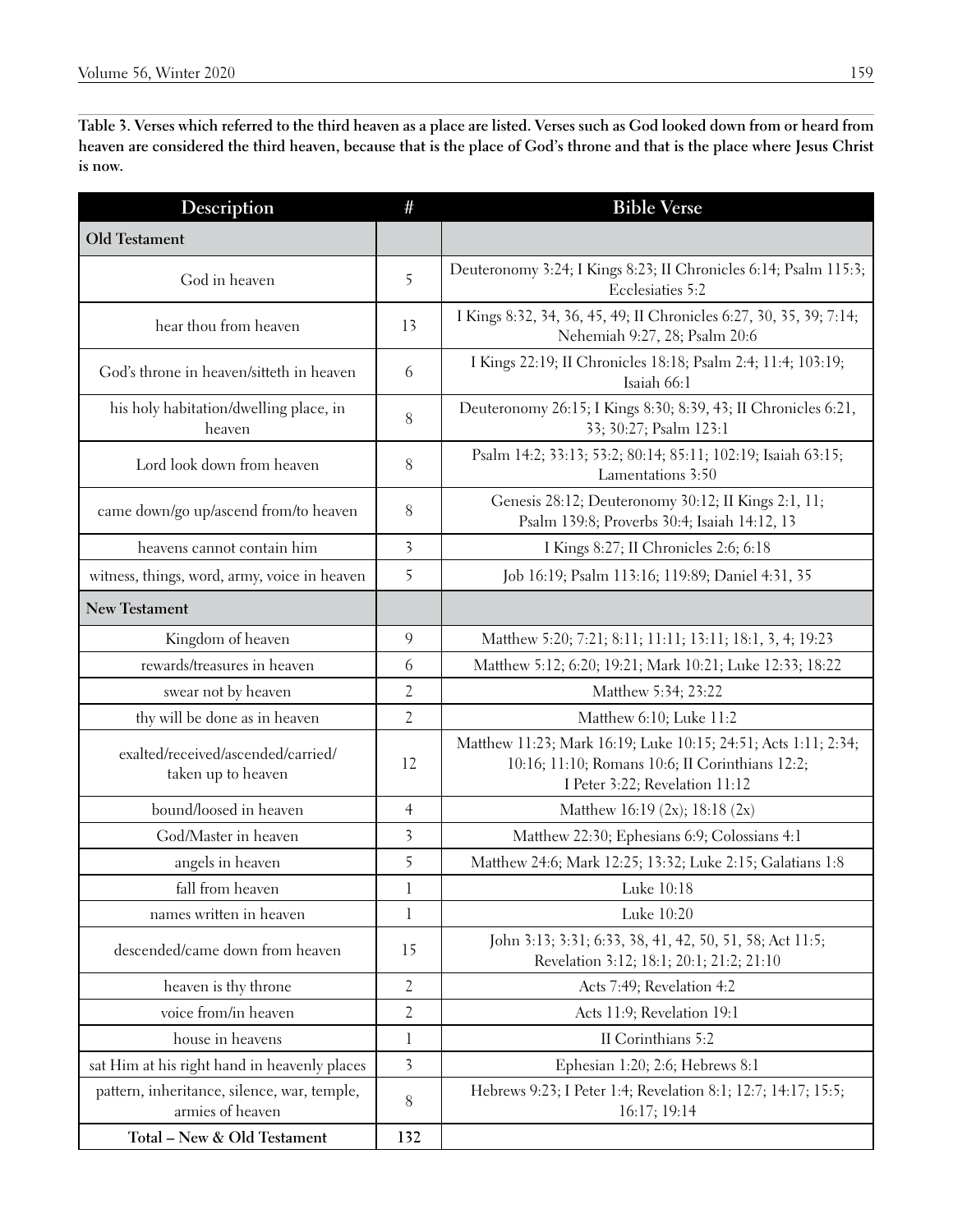| Description                                                     | #                       | <b>Bible Verse</b>                                                                                                                                                                                                                                                                                                                         |  |  |  |
|-----------------------------------------------------------------|-------------------------|--------------------------------------------------------------------------------------------------------------------------------------------------------------------------------------------------------------------------------------------------------------------------------------------------------------------------------------------|--|--|--|
| <b>Old Testament</b>                                            |                         |                                                                                                                                                                                                                                                                                                                                            |  |  |  |
| lights in firmamant of heaven                                   | $\overline{3}$          | Genesis 1:14; 1:15; 1:17                                                                                                                                                                                                                                                                                                                   |  |  |  |
| sun, moon, stars, planets, constellations,<br>host of/in heaven | 30                      | Genesis 15:5; 22:17; 26:4; Exodus 32:13; Deuteronomy 1:10;<br>4:19; 10:22; 17:3; 28:62; Joshua 10:13; II Kings 17:16; 21:3; 21:5;<br>23:4; 23:5; I Chronicles 27:23; II Chronicles 33:3; 33:5; Nehemi-<br>ah 9:23; Psalm 8:3; 89:37; Isaiah 13:10; 34:4; Jeremiah 8:2; 19:13;<br>33:22; Ezekiel 32:7; Joel 2:10; Nahum 3:16; Zephaniah 1:5 |  |  |  |
| heaven for height/high/<br>measured above earth                 | 5                       | Job 22:12; Psalm 103:11; Proverbs 25:3; Isaiah 55:9;<br>Jeremiah 31:37                                                                                                                                                                                                                                                                     |  |  |  |
| stretcheth/spreadeth out the heavens                            | 13                      | Job 9:8; 37:18; Psalm 104:2; Isaiah 40:22; 42:5; 44:24; 45:12;<br>48:13; 51:13; Jeremiah 10:12; 51:15; Ezekiel 1:22; Zechariah 12:1                                                                                                                                                                                                        |  |  |  |
| shine as the brightness of the firmament                        | 1                       | Daniel 12:3                                                                                                                                                                                                                                                                                                                                |  |  |  |
| heavens had no light                                            | $\overline{2}$          | Jeremiah 4:23; Ezekiel 32:8                                                                                                                                                                                                                                                                                                                |  |  |  |
| spread out the sky                                              | 1                       | Job 37:18                                                                                                                                                                                                                                                                                                                                  |  |  |  |
| <b>New Testament</b>                                            |                         |                                                                                                                                                                                                                                                                                                                                            |  |  |  |
| stars fall from heaven                                          | 5                       | Matthew 24:29; Mark 13:25; Revelation 6:13; 8:10; 9:1                                                                                                                                                                                                                                                                                      |  |  |  |
| powers of heaven shaken                                         | $\overline{\mathbf{3}}$ | Matthew 24:29; Mark 13:25; Luke 21:26                                                                                                                                                                                                                                                                                                      |  |  |  |
| host of heaven                                                  | 1                       | Acts 7:42                                                                                                                                                                                                                                                                                                                                  |  |  |  |
| heavens departed as a scroll                                    | 1                       | Revelation 6:14                                                                                                                                                                                                                                                                                                                            |  |  |  |
| stars of the sky                                                | 1                       | Hebrews 11:12                                                                                                                                                                                                                                                                                                                              |  |  |  |
| Total - New & Old Testament                                     | 66                      |                                                                                                                                                                                                                                                                                                                                            |  |  |  |

**Table 4. Verses which refer to lights, sun, moon, and stars are listed. Verses concerning God stretching out the heavens are included with the second heaven as they appear to verify the evidence for an expanding universe.**

the surface to over 60,000 feet (Bryson, 1981). Similarly, birds fly from near the ground to over 25,000 feet (Parkes, 1981). This overlap between clouds and birds helps define the location of the first heaven. It is atmospheric space.

#### Psalm 148

Psalm 148 is one of the best passages describing the three heavens. It is one of the greatest Psalms of praise. It can be divided into three sections: verses 1–2 refer to the abode of God and His angels, verses 3–6 are praises from the celestial heavens, and verses 7–12 are praises from the earth. It appears to progress from the highest heaven down to earth.

The first praises (1–2) are offered from the "heavens" (the third heaven) and the "heights," the Hebrew word "*mārôm*" which means "a highly placed location" or "place on high" (HALOT). It is in the plural form which, in this case, indicates a superlative "the highest height" or an elative "an extremely high height" suggesting the "highest place." Next the angels praise him and all his hosts. Angels are often depicted in the presence of God (I Kings 22:19–22; Job 1:6–12; 2:1–6, Ezekiel 1:4–8; Isaiah 6:1–9) in the third heaven. The Hebrew word for hosts is *ṣābāʾ* and can be translated as an army of angels (Psalm 103:21) or stars (Deuteronomy 4:19) (HALOT). In this case it seems to be referring to the angels.

It the next section, the celestial heavens praise Him as the sun, moon, and stars offer praise. But in verse 4, we see the term "heavens of heavens." Although this is translated "highest heaven" in a number of translations, in context, it most likely refers to the realm of the sun, moon, and stars—the second heaven. Humphreys proposes that "heavens of heaven" can be interpreted in this manner (Humphreys, 1994), and it seems to fit better here. Then the waters above the "heavens" (or "heaven") praise Him.

In a rare mention outside Genesis 1, verse 4 calls for praise from "the wa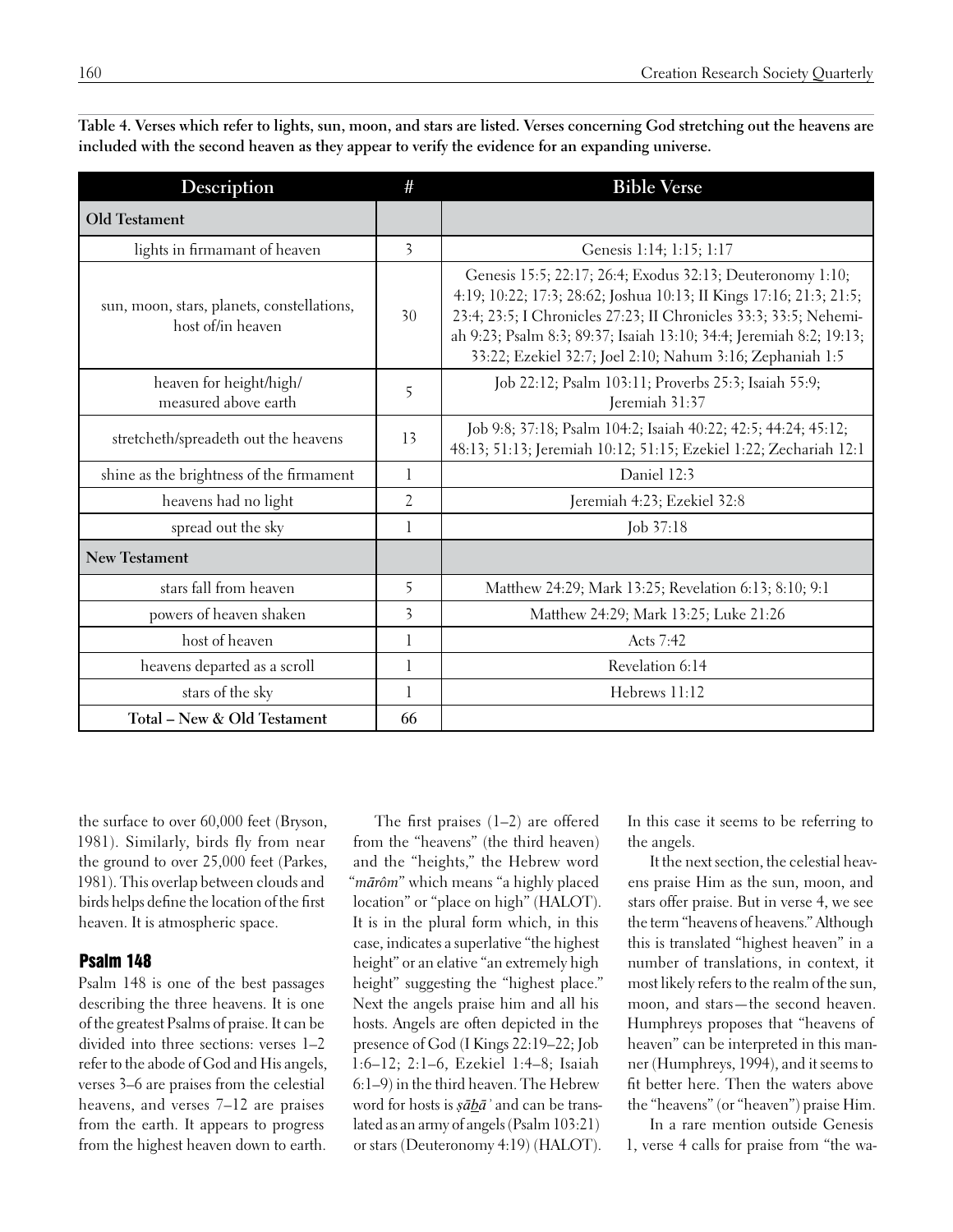**Table 5. Verses which refer to atmospheric phenomena are listed. Most are listed separately, but through our knowledge of science, we know that they interact together. It should be noted that these phenomena are never mentioned with the heaven of the sun, moon, and stars.** 

| Description                              | #                       | <b>Bible Verse</b>                                                                                                                                                                                                                                                                                                                                                                                                                                  |
|------------------------------------------|-------------------------|-----------------------------------------------------------------------------------------------------------------------------------------------------------------------------------------------------------------------------------------------------------------------------------------------------------------------------------------------------------------------------------------------------------------------------------------------------|
| Old Testament                            |                         |                                                                                                                                                                                                                                                                                                                                                                                                                                                     |
| fowls fly in firmamant of heaven         | $\mathbf{l}$            | Genesis 1:20                                                                                                                                                                                                                                                                                                                                                                                                                                        |
| fowls/birds of heaven/air                | 47                      | Genesis 1:26; 1:28; 1:30; 2:19; 2:20; 6:7; 7:3; 7:23; 9:2; Deuteronomy<br>4:17; 28:26; I Samuel 17:44; 17:46; II Samuel 21:10; I Kings 14:11;<br>16:4; 21:24; Job 12:7; 28:21; 35:11; Psalm 8:8; 79:2; 104:12; Proverbs<br>23:5; 30:19; Ecclesiastes 10:20; Jeremiah 4:25; 7:33; 8:7; 9:10; 15:3;<br>16:4; 19:7; 34:20; Lamentations 4:19; Ezekiel 29:5; 31:6; 31:13; 32:4;<br>38:20; Daniel 2:38; 4:12; 4:21; Hosea 2:18; 4:3; 7:12; Zephaniah 1:3 |
| windows/doors of heaven                  | 6                       | Genesis 7:11; 8:2; II Kings 7:2; 7:19; Psalm 78:23; Malachi 3:10                                                                                                                                                                                                                                                                                                                                                                                    |
| rain from heaven                         | 15                      | Genesis 8:2; Deuteronomy 11:11; 11:17; 28:12; 28:24; Judges 5:4;<br>II Samuel 21:10; I Kings 8:35; 18:45; I Chronicles 6:26; Psalm 68:8;<br>Isaiah 55:10; Jeremiah 10:13; 14:22; 51:16                                                                                                                                                                                                                                                              |
| brimstone/fire out of heaven             | 9                       | Genesis 19:24; II Kings 1:10 (2x); 1:12 (2x); 1:14; I Chronicles 21:26;<br>II Chronicles 7:1; Job 1:16                                                                                                                                                                                                                                                                                                                                              |
| dew of heaven                            | 10                      | Genesis 27:28; Deuteronomy 33:13; 33:28; Daniel 4:15; 4:23; 4:25;<br>4:33; 5:21; Haggai 1:10; Zechariah 8:12                                                                                                                                                                                                                                                                                                                                        |
| rain bread from heaven                   | $\overline{4}$          | Exodus 16:4; Nehemiah 9:15; Psalm 78:24; 105:40                                                                                                                                                                                                                                                                                                                                                                                                     |
| hail/hailstones/great stones from heaven | $\overline{2}$          | Joshua 10:11; Psalm 18:13                                                                                                                                                                                                                                                                                                                                                                                                                           |
| thunder from heaven                      | $\overline{4}$          | I Samuel 2:10; II Samuel 22:14; Psalm 18:13; 77:18                                                                                                                                                                                                                                                                                                                                                                                                  |
| clouds of heaven                         | $\overline{\mathbf{3}}$ | Job 35:5; Psalm 147:8; Daniel 7:13                                                                                                                                                                                                                                                                                                                                                                                                                  |
| winds in/of heaven                       | 6                       | Psalm 78:26; Jeremiah 49:36; Daniel 7:2; 8:8; 11:4; Zechariah 2:6                                                                                                                                                                                                                                                                                                                                                                                   |
| snow/ice                                 | 2                       | Job 38:29; Isaiah 55:10                                                                                                                                                                                                                                                                                                                                                                                                                             |
| <b>New Testament</b>                     |                         |                                                                                                                                                                                                                                                                                                                                                                                                                                                     |
| fowls/birds of heaven/air                | 11                      | Matthew 6:26; 8:20; 13:32; Mark 4:4; 4:32; Luke 8:5; 9:58; 13:19;<br>Acts 10:12; 11:6; Revelation 19:17                                                                                                                                                                                                                                                                                                                                             |
| clouds of heaven                         | $\overline{\mathbf{3}}$ | Matthew 24:30; Mark 14:62; I Thessalonians 4:17                                                                                                                                                                                                                                                                                                                                                                                                     |
| winds of heaven                          | $\mathbf{l}$            | Matthew 24:31                                                                                                                                                                                                                                                                                                                                                                                                                                       |
| rain from heaven (or lack ot it)         | $\overline{4}$          | Luke 4:25; Acts 14:17; James 5:18; Revelation 11:6                                                                                                                                                                                                                                                                                                                                                                                                  |
| fire from heaven                         | $\overline{\mathbf{3}}$ | Luke 9:54; Revelation 13:13; 20:9                                                                                                                                                                                                                                                                                                                                                                                                                   |
| bread from heaven                        | $\overline{2}$          | John 6:31; 6:32                                                                                                                                                                                                                                                                                                                                                                                                                                     |
| hail from heaven                         | 1                       | Revelation 16:21                                                                                                                                                                                                                                                                                                                                                                                                                                    |
| sign from heaven                         | $\overline{4}$          | Matthew 16:2; 16:3 (2x); Luke 12:56                                                                                                                                                                                                                                                                                                                                                                                                                 |
| Total - New & Old Testament              | 138                     |                                                                                                                                                                                                                                                                                                                                                                                                                                                     |

ters above the heavens." This may be a transition point; the waters are below the stars but above the earth. In other words, they would be the waters of Genesis 1:7, which refers to the atmosphere or first heaven. The NIV lends credence

to this idea when it translates "heavens" as "skies" in this passage. The English word *sky* comes from the Scandinavian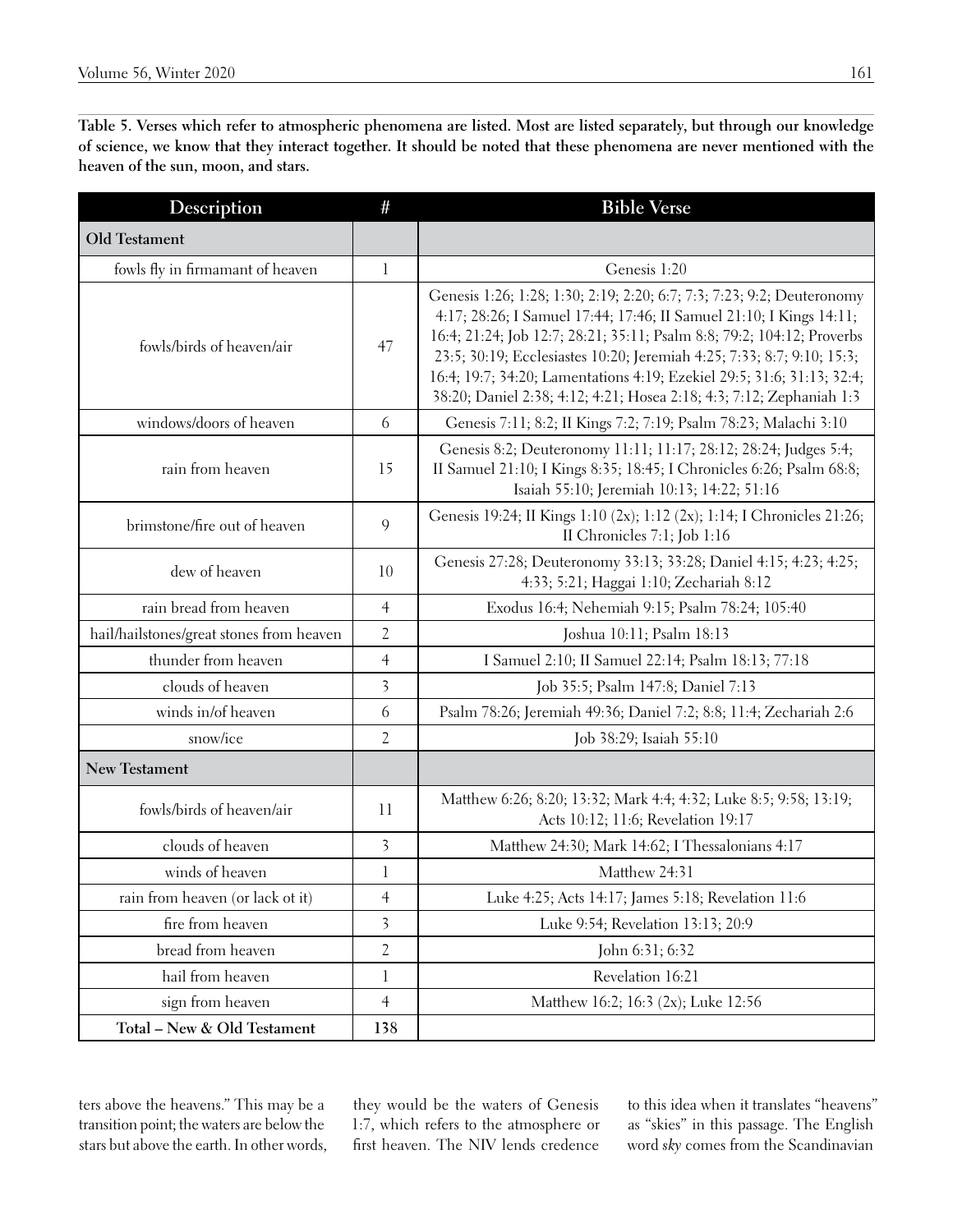word *skei* which can mean the celestial heavens, but most often refers to a cloud or the upper region of the air (Murray, et.al. [OED], 1970). In this case it appears to refer to the atmosphere.

Next, there is a summation of the first four verses of Psalm 148 as asking that all things in the celestial heavens are to praise the Lord because He created them. Apparently, these created things are to remain forever (see also Daniel 12:3), with the exception that they will no longer be under the curse (Revelation 22:3).

Verses 7 and 8 begin the final section of praise which transitions from the heavens to the earth. The verses mention dragons (tannin), oceanic depths, fire, hail, snow, vapors (clouds), and stormy wind. The latter are atmospheric phenomena associated with "heaven" as noted in Table 5. Two points are to be highlighted from these verses. First, there is the mention of dragons which most likely includes dinosaurs from the dragons of the deep such as plesiosaurs, to the beasts of the fields, and possibly flying reptiles such as the pterosaurs as well. The only dragon mentioned by name is Leviathan (Isaiah 27:1), which may have been alive at that time, but apparently is extinct now. Second, these verses cover the entire earth from the lowest places of the deep oceans to the highest point in the sky. These phenomena are never mentioned in conjunction with the sun, moon, and stars. This separation indicates that these are located in a different space, i.e. the atmosphere, and what would be the first heaven.

In 9–12, praise moves from the height of the mountains, hills, and trees continuing down to all living creatures and finally to people. All these things are to praise God for his name and his glory.

From this great psalm, we see the outline of the three heavens—the highest of all the heavens, interstellar space, and Earth's atmosphere.

# Is the first heaven interstellar space?

Humphreys' WHT proposes that the first heaven is interstellar space and the atmosphere is the "face" of the expanse. He bases this on Genesis 1:20b

> …and fowl that may fly above the earth in the open firmament of heaven.

He prefers the translation:

…and fowl that may fly above the earth *on the face of the expanse of the heavens.* (emphasis added)

The implication is that birds "fly only in the lower reaches of the vast spaces of the heavens" (Morris, 2006 p. 11).

> Birds can fly as high as 25,000 feet…at which point they are above two-thirds of the atoms of the atmosphere. So most of the atmosphere is merely at the surface of the expanse. Therefore the expanse itself must be something much bigger—such as interstellar space. (Humphreys, 1994, p. 61)

However, most birds fly at or near the Earth's surface. Those at high altitudes are exceptions:

> Most songbirds, for example, fly at between 500 and 2,000 feet and most waterfowl stay between 200 and 4,000 feet. (Whiteman, 2000)

These include migratory and soaring birds. But this assumes the present atmosphere and present topography of the earth. It does not consider potential differences of the antediluvian earth, including a potential vapor canopy and lower relief (Whitcomb and Morris, 1961).

1. Three of the top five high altitude sighting of birds were those migrating over the Himalayan Mountains (Wikipedia, 2019). Mt. Everest is over 29,000 high. If Earth's topography were much less, say only 8,000 feet, these birds would not have to fly at such high altitudes to migrate. Even these high-altitude sightings show birds near the surface.

- 2. The antediluvian climate could have been milder. If it was uniformly temperate and productive, perhaps due to a vapor canopy, birds might not have migrated at all. The main reason birds migrate is for food (Kerlinger, 1995). Another reason is seasonal variations, but that is also tied to food. If the climate was milder and seasonal change not as great as today's, migration would be less likely.
- 3. Wind patterns might have been different. Soaring birds do not flap to attain high altitude; it is too exhausting. Instead, they rely on warm updrafts. Besides these thermal currents, soaring birds can use "obstruction currents" such as winds flowing over mountains, cliffs, or tall buildings to reach altitude (Kerlinger, 1995). Migrating birds use prevailing winds at high altitudes. These wind patterns would have been drastically different on the pre-Flood earth due to the more uniform climate (Whitcomb and Morris, 1961).
- 4. In the present atmosphere, temperature generally decreases with altitude. This would not be the case with a vapor canopy. Vardiman (2001) estimated that the base of the canopy would be approximately 23,000 feet (7 km) above Earth's surface. The temperature would increase 10º C (18º F) every 3,300 feet (1 km), assuming a base temperature of 30º C at the surface (Vardiman, 2001). Birds do not do well in high temperatures. They have a high body temperature of 105º F (40º C) and a high metabolic rate and active lifestyle (Mayntz, 2018). They do not have sweat glands and rely mainly on high respiration rates to cool their bodies. In a study of Sonoran Desert doves and quails, Gambel's quail could tolerate temperatures around 50º C (122º F) while mourning doves and white-winged doves could tolerate temperatures as high as 60ºC (140ºF)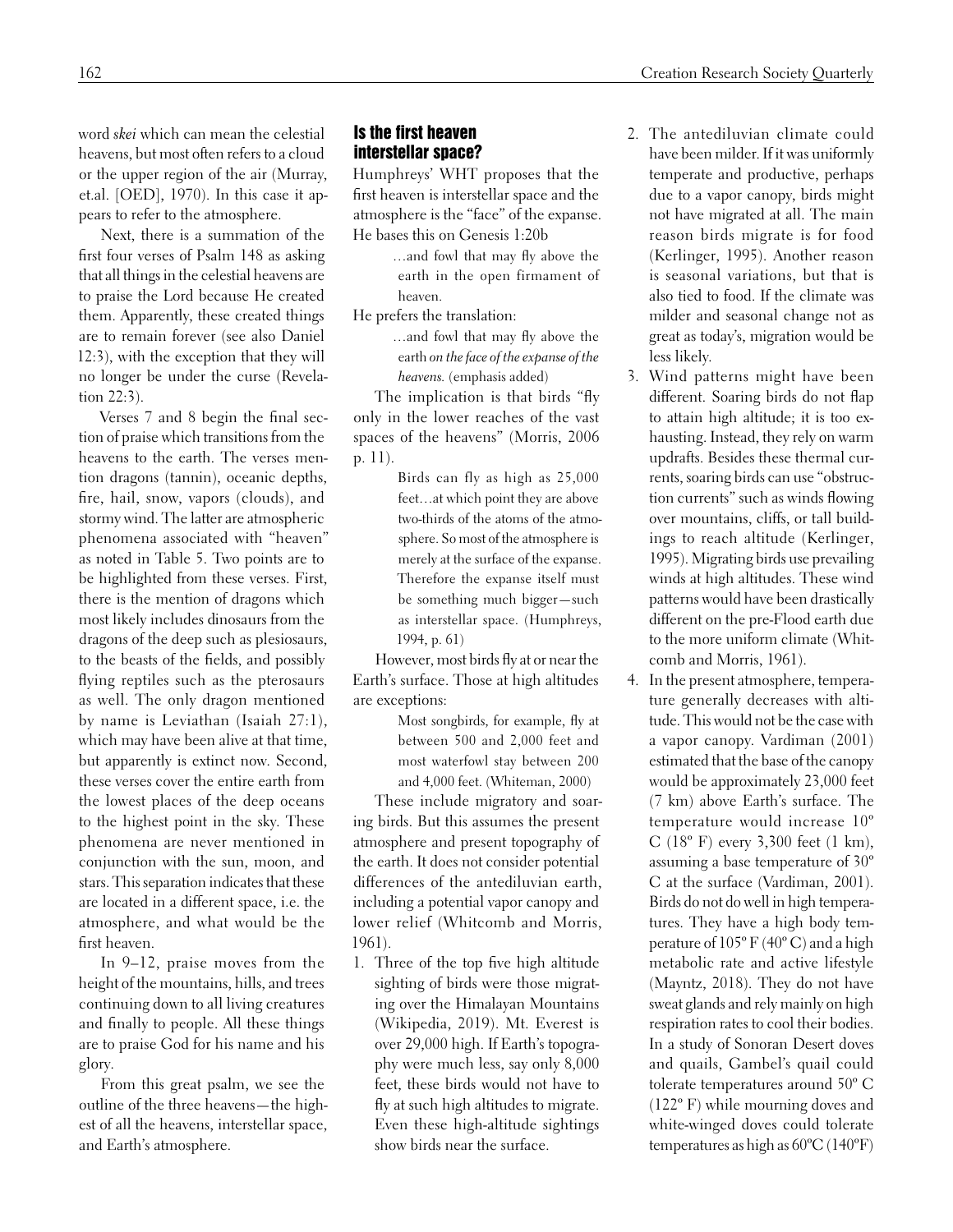(Smith et al., 2015). These birds live in the desert; however, most birds do not tolerate such high temperatures. Finally, soaring birds can go to great altitudes and in so doing reach cooler air (Mayntz, 2018), but this would not be the case for a vapor canopy. A vapor canopy would have limited high-altitude flight.

For these reasons, birds would indeed stay at, or near, the surface of the earth under the vapor canopy model. So Genesis 1:20b would be applicable under the proposal that the first heaven is the atmosphere and birds fly on the surface of the earth.

Moreover, Humphreys (1994) proposed that empty space outside the bounded universe is the second heaven (Humphreys, 1994). Yet, this empty space is never mentioned in the Bible. Psalm 148 is a psalm of praise where everything that was created praises God from the highest heaven to the dragons of the deep, but this empty space was not mentioned here or anywhere else in the Bible.

Finally, if the waters above are above the sun, moon, and stars then the location of the "waters above the heaven" in Psalm 148 should be placed between verses 2 and 3 and not between 4a and 8. The preponderance of evidence indicates that the three heavens are the atmosphere, deep space, and the place where Christ is now (Morris, 2019).

# Were the "Waters Above" Liquid?

The waters above the expanse mentioned in Genesis 1:6 were likely liquid water, not vapor or ice.

> *Waters (mayim)*. The word means a liquid water, not a vapor or solid. Had the water in Genesis 1:6–8 been a vapor, cloud, mist, or ice, other Hebrew words would have been more appropriate. For example, ancient Hebrew has six words for "cloud." (Brown, 2001, p. 263)

The word *mayim* is used 580 times in the Old Testament and most often refers to liquid water, but not as vapor or ice (HALOT). None of the models reviewed propose that the "waters above" remained liquid, but all three propose it was initially, before turning through natural processes, into vapor (Dillow, 1982) or ice (Hartnett, 2007; Humphreys, 1994).

# The Three Models

A brief description of each model will include supporting scriptural and scientific evidence, and an evaluation of strengths and weaknesses. In addition, we will note their relationship to the Flood and current Flood models.

#### The Vapor Canopy Model

The modern vapor canopy model (VCM) was proposed by Whitcomb and Morris (1961), and later defended in the many writings by Morris. Dillow (1982) also defended it, and the model was debated in some depth in the *Creation Research Society Quarterly* (Dillow, 1977, 1978a, 1978b, 1979, 1980, 1983; Kofahl, 1976; Morton, 1979, 1980; Rush and Vardiman, 1992; Smith, 1980; Walters, 1991). It was questioned by creationists after that debate, although Dr. Larry Vardiman (2001, 2003) continued to perform research on the issue. The essential points of the original model included:

- 1. The creative process was most likely an instantaneous event; i.e., God spoke and it happened (Psalm 33:9), but does not rule out other possibilities and is not essential to the model.
- 2. Water was moved above the atmosphere, or first heaven, in the form of a vapor canopy.
- 3. Meteorological conditions were different before and after the Flood.
- 4. The canopy collapsed during the Flood, supplying part of the rain.
- 5. Geologic formations were caused by vertical uplift due to isostatic

readjustment after the Flood.

The strength of the vapor canopy model is three-fold. First, it explains an enigmatic passage in Genesis 2:5–6:

> And every plant of the field before it was in the earth, and every herb of the field before it grew: for the Lord God had not caused it to rain upon the earth, and there was not a man to till the ground. But there went up a mist from the earth, and watered the whole face of the ground.

The VCM interprets this to mean that there was no rain before the Flood and today's hydrologic cycle began after the Flood.

> This verse [Genesis 2:6] is applied specifically to the initial completed creation, but there is no mention made of any change in this meteorological phenomenon after the Fall, so it evidently continued until the time of the Deluge. This inference is supported also by the fact that the rainbow is mentioned as a new sign from God to man after the Flood, implying strongly that rain as we know it and the subsequent rainbow were experienced for the first time then (Genesis 9:11–17). (Whitcomb and Morris, 1961, p. 241, brackets added)

The existence of rain before the Flood has been much debated (Sarfati, 2015; Snelling, 2009), though there is little evidence either way. The plant or herb of the field (Genesis 2:5) did not grow until there was a man to till the ground. Before the Fall, Adam and Eve tended Eden. After the ground was cursed, Adam was to toil and eat from his labor. But that says nothing about rain. Did rain appear as a result of the curse? It is not mentioned in that context and was considered a blessing after the Flood (Deuteronomy 28).

Furthermore, the Hebrew word *'ed* for "mists" (Brown, et al. [BDB], 1906) has also been translated as "springs." HALOT supports the idea of subterranean stream of fresh water which appears to be influenced by Albright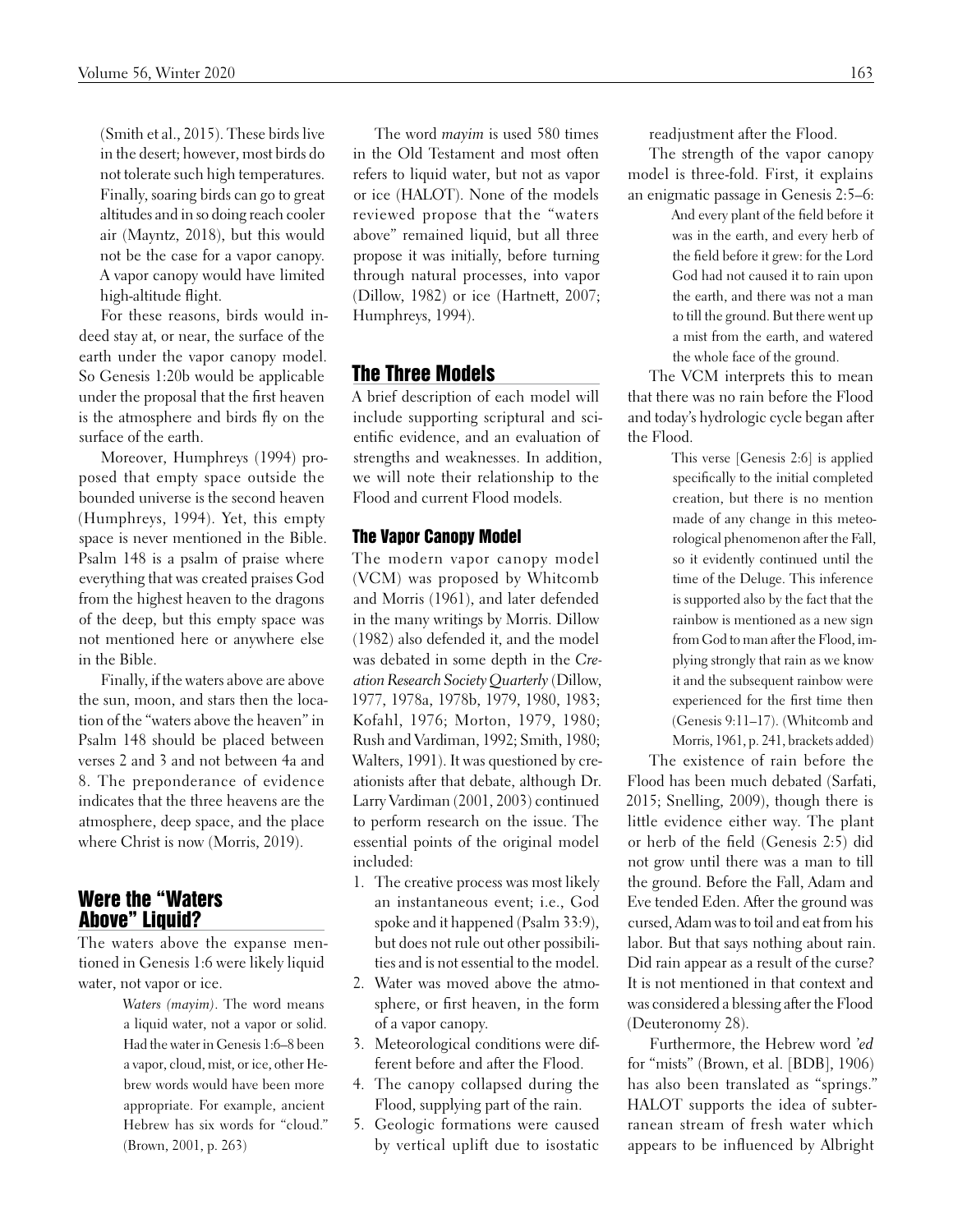(Mowinckel and Albright, 1939). But either interpretation does not demand rain on the earth before the Flood.

The second strength of the VCM is that it supports God's benediction on the sixth day. If a vapor canopy was a part of this, it should have persisted until the Flood, unless it can be shown that it was replaced at the curse (Genesis 3). Under our present conditions, rain is necessary for us to live. In fact, it is considered a blessing from God (Deuteronomy 28:12), and its absence is a curse (Deuteronomy 28:23–24).

The third strength of the VCM is in providing rain for the onset of the Flood. This rain has been the cause of great debate among creationists.

> It needs to be confirmed what were "the fountains of the great deep" and "windows of heaven," and whether the fountains and the rainfall from the "windows" were both stopped on the one hundred fiftieth day… (Boyd and Snelling, 2017, p. 747).

It is being investigated by Boyd and Snelling as a sequel to their first book on the Genesis Flood (Boyd and Snelling, 2017). It will be interesting to hear their conclusions on this important issue.

The greatest weakness of the VCM are the numerous atmospheric problems cited in the debates beginning in the 1970s which were not resolved by later work extending up to recent years. Nevertheless, the models show that a metastable thick canopy could supply enough rain for 40 days and night, but under present conditions, such a canopy would make Earth's surface too hot to support life (Vardiman, 2001). However, such a canopy could cover a livable earth if heat from the sun was 25% of its present output (Vardiman, 2003).

The idea that the intensity of the sun has increased is possible once the straitjacket of uniformitarianism is abandoned. The Bible predicts that an increase in solar output will happen in the future:

Moreover the light of the moon shall be as the light of the sun, and the light of the sun shall be sevenfold, as the light of seven days, in the day that the Lord bindeth up the breach of his people, and healeth the stroke of their wound. (Isaiah 30:26)

Even evolutionists talk about a "faint young sun paradox" problem (Oard, 2011b). This proposes that the output of the sun was about 70% of current values in the early earth and is used only to explain an "old-age" problem. This is an area that requires further investigation.

The RATE group showed through several lines of research that accelerated nuclear decay took place in the past, specifically during the Creation Week, the Fall, and the Flood. In their study, they suggested that small changes in the strength of the nuclear force can lead to large changes in half-lives (Vardiman, et. al., 2005). Other areas of further research proposed by the RATE group included meteorites, which are used as standards to date the earth and the rest of the solar system (Vardiman, et al., 2005). It is possible that accelerated nuclear decay affected more than just the earth, but perhaps the entire solar system. However, the RATE group did not consider if this affected the sun. Whether this caused an increase in the sun's heat at the time of the Flood is a matter for future study.

Another problem arises from Psalm 148, which clearly states that the waters above the heaven were there at that time, and that they will exist forever. Caution is required, because the psalmist could be using a figure of speech called an "apostrophe":

> A figure of speech, by which a speaker or writer suddenly stops in his discourse, and turns to address pointedly some person or thing, either present or absent. (OED, pp. 392–393)

In the VCM model, the vapor canopy was created on the second day and was declared "good." It collapsed during the Flood and provided the 40

days and nights of rain. Morris (2006) proposed its restoration at the re-creation of the New Earth.

#### The White Hole Cosmology Model

Humphreys (1994; 1998) derived a cosmological model in response to the problem of starlight and time. Evolutionists (Nye and Ham, 2014) argue that our ability to see starlight form objects billions of lightyears away invalidates a recent creation. Humphreys used Einstein's general theory of relativity, which has been well-established experimentally, to answer them. He notes the discontinuities between the work of the Creation Week (which were miraculous) and those after (which were preservational). Humphreys asserted in his white hole cosmology (WHT):

- 1. The universe is bounded (finite).
- 2. The universe expanded.
- 3. The earth is at or near the center of the universe.
- 4. The universe is young per Earth time.
- 5. The original matter was water.
- 6. God transformed the water into the various elements during the creation week.

The greatest strength of the WHT is it supplies a "scientifically satisfactory explanation of the large-scale phenomena we observe in the heavens" (Humphreys, 1994, p. 84). It appears to follow secular science and the current "Big Bang Theory" with its expansion/ inflation ideas. It explains the following:

- 1. Light from distant galaxies. We see light from galaxies which are billions of light-years away, measured by a variety of techniques. Light traveling such great distances at today's speed would take billions of years to reach us.
- 2. Galactic red shifts. The wavelengths of light from each galaxy are shifted toward the red side of the spectrum by a factor roughly proportional to the distance of the galaxy from us. There are some exceptions, but the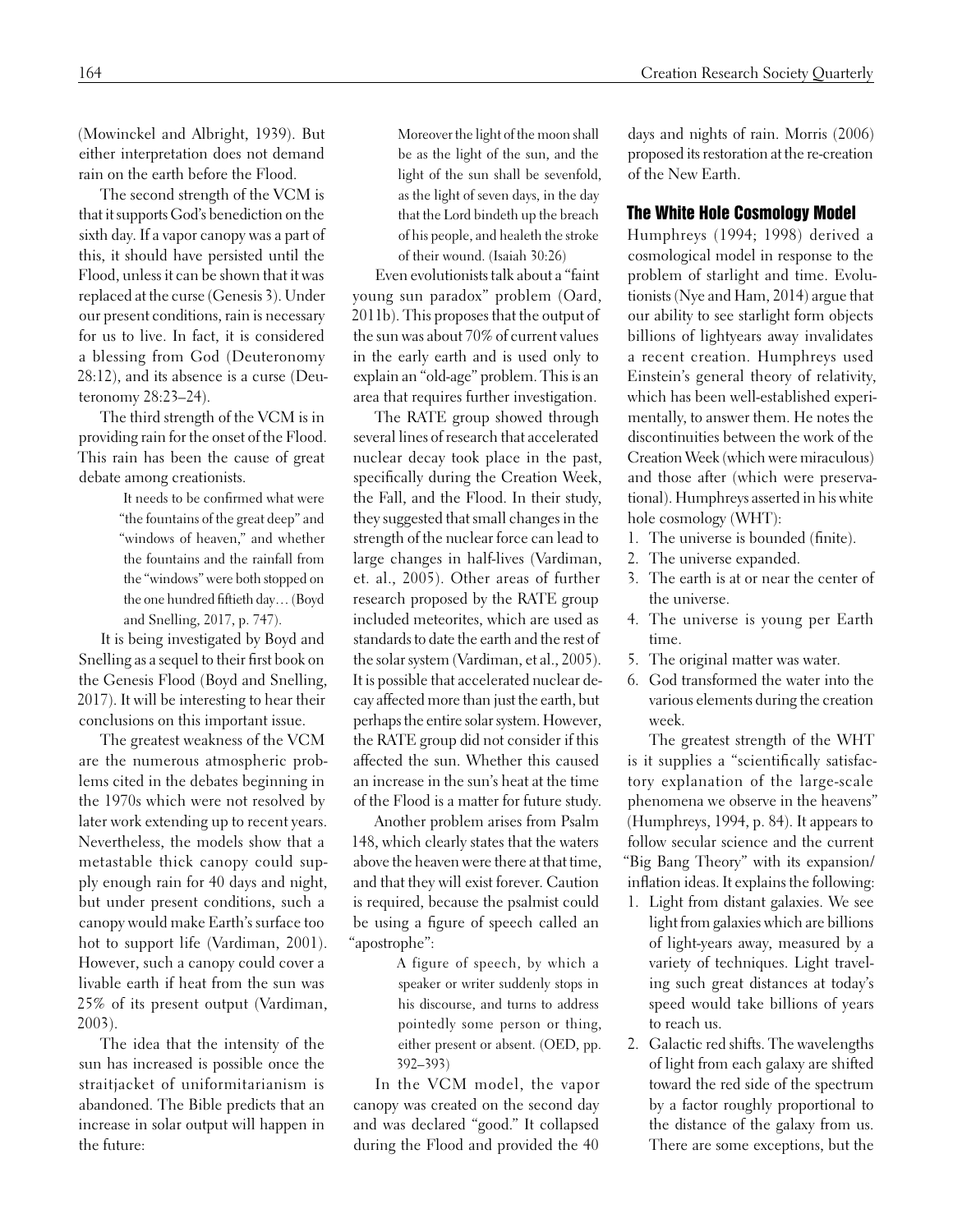overall trend is very clear and must be explained.

3. Cosmic microwave background. The earth is immersed in low-power microwave (centimeter to millimeter wavelength) electromagnetic radiation whose spectrum is exactly like that of the thermal radiation (heat waves, black-body radiation) found within a cavity whose walls are very cold, at 2.74º K. After correction for the earth's motion through space, this radiation is very uniform, having variations with direction no greater than one part in 100,000. (Humphreys, 1994, pp. 84–85).

In addition, Humphreys (1994, 1998) found support in many verses that describe the heavens as being "stretched out." These include Isaiah 40:22 and Jeremiah 10:12 (Table 4). However, these verses may not be referring to the mechanism God used to create the heavens, but simply referring to the vastness of space.

The greatest weakness of the WHT is that it depends on the assumptions of a 4-dimensional and bounded or finite universe. These contingencies are conceptual, speculative, and currently unverifiable. WHT cannot explain star formation, nor does it predict/explain dark matter/energy (which is also speculative). Furthermore, it places the Genesis 1 waters above the heaven outside of intergalactic space, at the edge of the universe, which he interprets as the first heaven. But this would not appear to match the location as described in Psalm 148, as noted above.

But Humphreys has continued to defend his model against all objections. It may never be proved, but it has not yet been disproved. WHT seems to work well in conjunction with Catastrophic Plate Tectonics (CPT) to explain the rain during the Flood. This is not surprising, as Humphreys is one of the co-authors of CPT (Austin, et al., 1994). Finally, it gives a plausible scientific answer for the starlight-time problem.

#### The Hartnett-Carmeli Model

Hartnett (2007) also relies on relativity to explain the starlight-time problem, but as modified by Moshe Carmeli (2002). The Hartnett-Carmeli Model (HCM) uses time-dilation to explain distant starlight in a young universe. It, too, relies upon an "economy of miracles" during the Creation Week events. HCM can be summarized as follows:

- 1. Universe can be either infinite or finite and is isotropic, but not homogeneous. HCM goes with finite.
- 2. Universe expanded during Creation.
- 3. Earth is at or near the center of the universe.
- 4. Universe is young per Earth time.
- 5. Universe is three-dimensional but has a fourth velocity dimension (*spacevelocity* model) as proposed by Carmeli's Cosmological Relativity (Carmeli, 1996, 2002, 2006).
- 6. The waters above are in the outer reaches of the solar system.

Like WHT, the greatest strength of this model is that it gives a "scientific satisfactory explanation" for the universe and the problem of starlight and time. The universe can be theoretically finite or infinite, but Hartnett (2007) chooses the former.

In contrast to WHT, it does not depend on the highly controversial idea of a 4-dimensional universe, nor does it need dark matter/energy to shore up the model. It seems to have a plausible explanation for particle production (star formation) as a natural consequence of energy conversion in the Carmeli cosmology.

The waters of Genesis 1:6 existed as ice in the outer solar system. They collapsed during the Flood and provided the water for the 40 days and nights of rain. Only remnants of the "waters above remain." This seems to be in line with the Impact Flood Model as proposed by Oard (2011a). Although Oard proposed that the rain was caused by impactors hitting the oceans and blasting up water into the air, he may

not have considered this option as a possibility.

Its greatest weakness is biblical; locating the waters above in the outer reaches of the solar system does not appear to match the Bible's descriptions. Also, it does not try to explain the events occurring on Days 1–3 (Hartnett, 2016). Furthermore, the Carmeli cosmology lacks supporters in the secular world and has questions and potential inconsistencies (Hartnett, 2016). Like the other two models, it cannot be verified.

Even though the Bible does not place the waters above in the outer reaches of the solar system, there appears to be evidence of water, or remnants of it, at this location. Hartnett did not claim this to be a definitive answer but only a sketch; it is an ongoing endeavor, and objections could be worked out upon further research. Moreover, the Carmeli cosmology may not be mainstream science, but that does not mean that it is invalid, as further research may discover answers to its inconsistencies. One of the advantages of this model is that it demonstrates other possibilities to the light-time travel problem, and that the present theories of the Universe which requires dark matter/energy to shore up the model can be explained otherwise.

> Carmeli's model is able to describe the Universe without dark matter and dark energy. That is very appealing, but it does not make it the correct cosmology because other models have been developed that claim something similar. (Hartnett, 2016, p. 2)

## Related Questions

There are several questions which are related to the models above and to creation in general. Is the universe infinite or finite? Also, is the universe four or three dimensional? Finally, is time dilation the only way to explain the starlight-time problem, or are there other solutions? The answers to these questions may be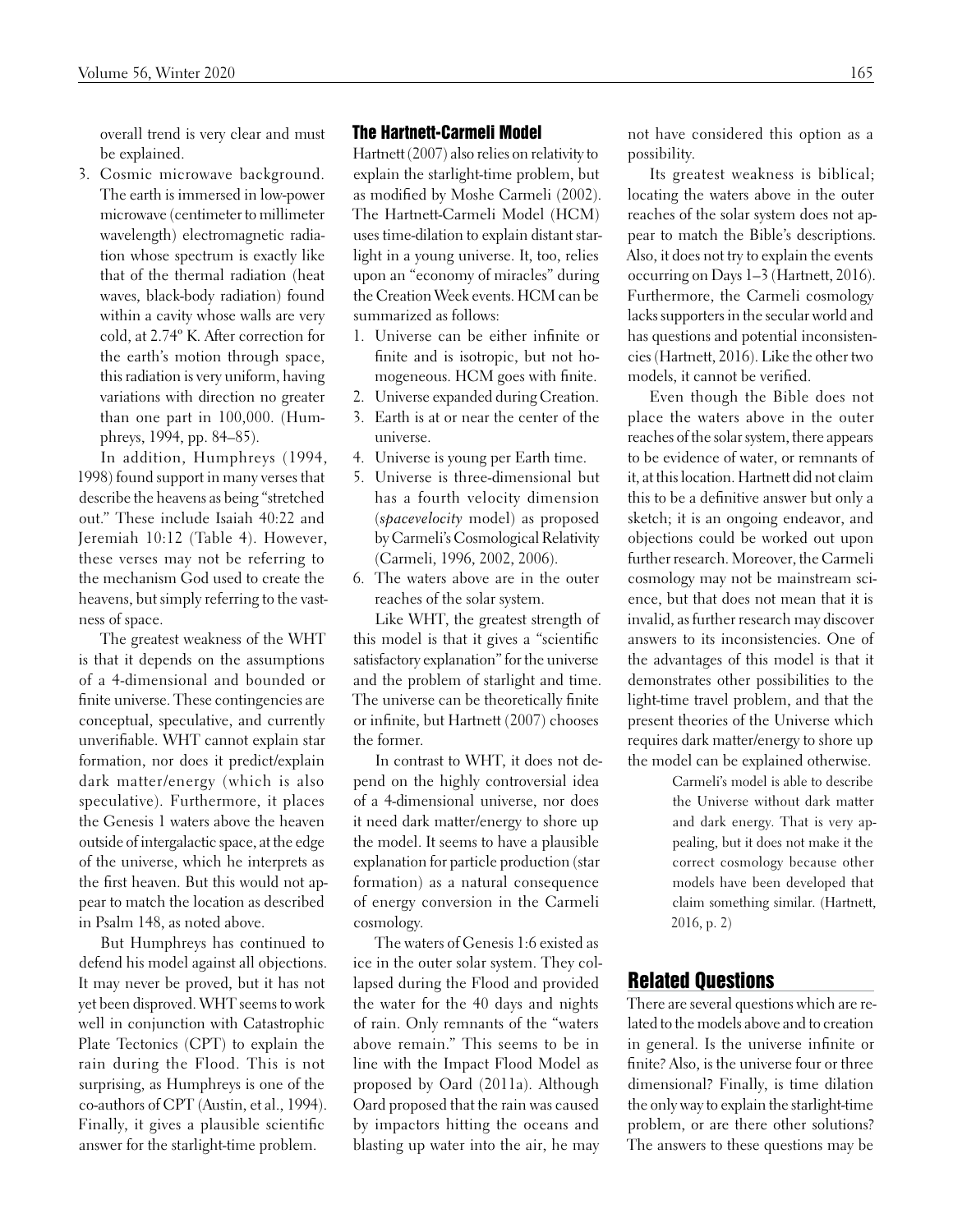able to help us determine which model best fits the data, and consequently, identify a possible Flood model.

# Is the Universe Infinite or Finite?

It is impossible to tell by direct observations whether the universe is finite or infinite.

> The choice of cosmology, then, is ultimately personal preference, not a requirement dictated by the data. (Hartnett, 2007, p.87)

Hartnett (2007) pointed out that the universe could be infinite with the earth at the center, if matter was isotropically (but not homogenously) distributed around us. Many maps of the universe show this to be the case, but the many assumptions required leave it an open question.

Both Humphreys (1994) and Hartnett (2007) model the universe as finite and bounded, with Earth near its center, citing biblical support:

> But will God indeed dwell on the earth? Behold, the heaven and heaven of heavens cannot contain thee; how much less this house that I have builded? (I Kings 8:27)

Humphreys (1994) claims that this verse alone should convince creationists that the universe is finite. However, the verse does not state that: simply that the heavens (universe) cannot contain God. It does not exclude the possibility that the universe could be infinite, but even if it were, it could not contain the God who created it. This is a great mystery.

> [Heaven] includes all space…and extends from the air we breathe… to the firmament or expanse that contains the innumerable stars. This it includes, and exceeds for where our intellect ceases to operate, and fails to find a limit to the extension of space, there faith comes in. (*Strong's Hebrew Dictionary,* p. 284)

Hartnett (2007) takes a different tack, asserting that these verses imply a finite universe.

He telleth the number of the stars; he calleth them all by their names. (Psalm 147:4)

I will bless thee, and in multiplying I will multiply thy seed as the stars of the heaven, and as the sand which is upon the seashore. (Genesis 22:17)

Again, these verses are not explicit about the finitude of the universe. Hartnett (2007) claims they assert a finite number of stars, which implies a finite universe.

Other scriptures indicate infinite heavens:

> Thus saith the Lord; If heaven above can be measured and the foundations of the earth searched out beneath, I will also cast off all the seed of Israel for all that they have done, saith the Lord. (Jeremiah 31:37)

This verse is a comparison of what God will do (or never do) concerning His promises to Israel and His mercy to those who fear Him. This implies an immeasurability of the heavens which implies an infinite amount of time.

> For as the heaven is high above the earth, so great is his mercy toward them that fear him. As far as the east is from the west, so far hath he removed our transgressions from us. (Psalm 103:11–12)

It is interesting that the Bible uses the phrase "as far as the east is from the west," which is literally an unmeasurable dimension, instead of "as far as the north is from the south," which is not (i.e., the north to the south poles). Thus there is a point on the globe which is the South Pole, but there is no point on the globe which is "the west." This also implies that the heaven above the earth is also unmeasurable.

> For as the heavens are higher that the earth, so are my ways higher than your ways, and my thoughts than your thoughts. (Isaiah 55:9)

This, too, implies an infinite distance, as there is no searching out the ways and thoughts of God. We barely

know the physical world in which we live, much less the spiritual world that is to come.

Morris (1984, p.173) sums up the infinite universe position as follows:

> Since God is infinite in power, it is reasonable that the universe He would create would be a universe of boundless space and endless time. In fact, our minds are so constituted (by creation) that we cannot even conceive of anything else. That is, what could be outside the boundaries of space, except more space? What could be after time, but more time? Relativistic mathematics may involve such things as curved space and warped time, but the real world of human experience and observation is one of unbounded threedimensional space and unending one-dimensional time.

Recent creationist cosmologies disagree. Humphreys' (1994) model requires a finite, bounded universe. If the universe is infinite, then his model fails.

# 4-Dimensional or 3-Dimensional Space

The debate of whether we live in a 4-dimensional (4-D) or 3-dimensional (3-D) space has been around since the 1800s (Franklin, 1981). 4-D space is conceptual and unverifiable. At the same time, neither has it been disproved, as numerous experiments have been unable to falsify it. 3-D objects used to describe 4-D space, such as the tesseract cube (the tesseract cube is a four-dimensional analogue of a cube), or a balloon, require visualization to see another dimension. Does the Bible support a 4-D universe? Humphreys cites these verses:

> And Thou, Lord in the beginning hast laid the foundations of the earth; and the heavens are the works of thine hands: They shall perish, but thou remainest; and they all shall wax old as doth a garment; And as vesture shalt thou fold them up, and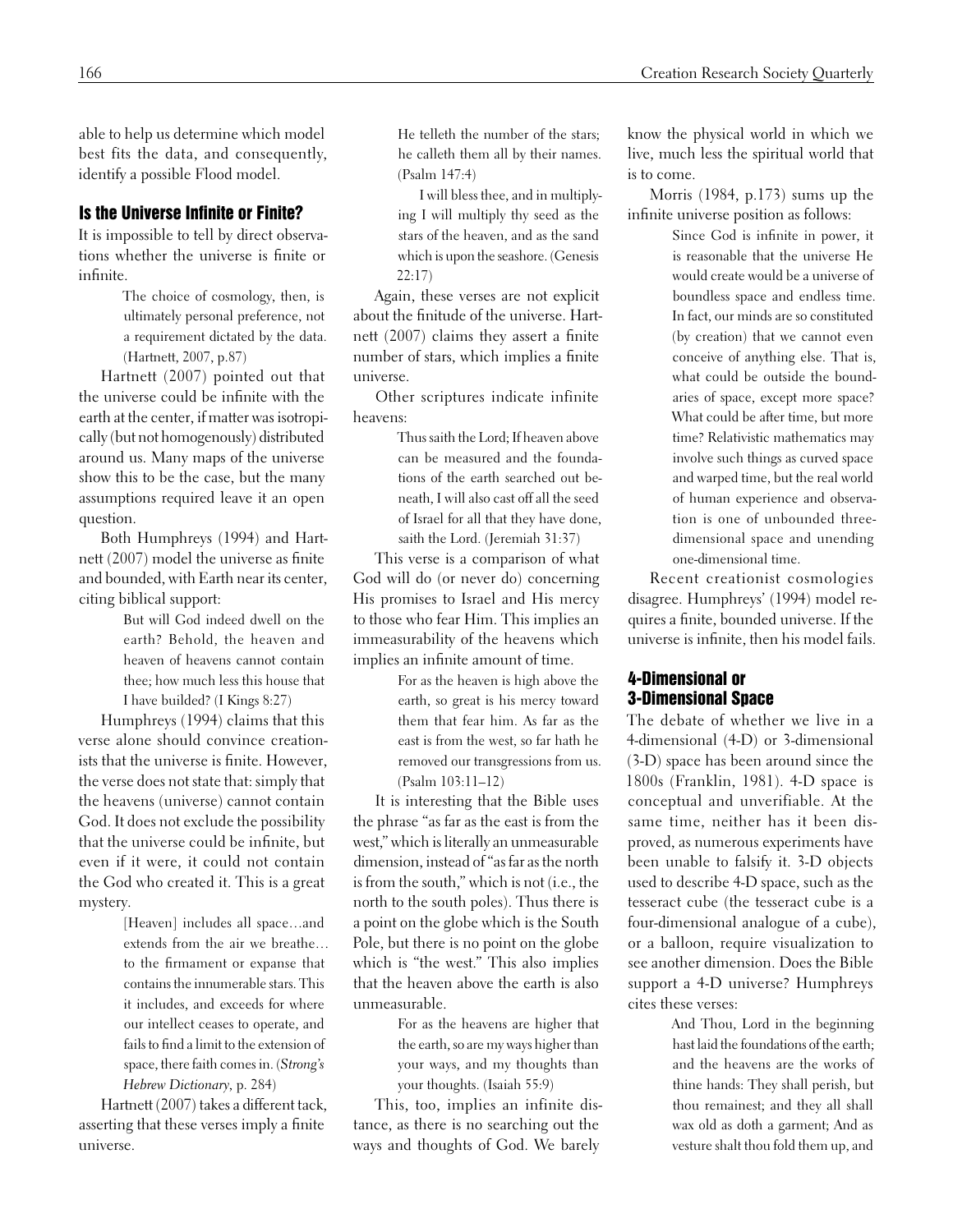they shall be changed; but thou art the same, and thy years shall not fail. (Hebrews 1:10–12)

And all the host of heaven shall be dissolved, and the heavens shall be rolled together as a scroll: and all their host shall fall down, as the leaf falleth off from the vine, and as a falling fig from the fig tree. (Isaiah 34:4)

And the heaven departed as a scroll when it is rolled together, and every mountain and island were moved out of their places. (Revelation 6:14)

These verses are pointing to future events which the prophets were describing, either through prophetic utterance or divine vision, using highly metaphorical terms which the hearer/reader could understand. One interpretation is as follows:

> This suggests that (1) there is some dimension in which space is thin, (2) space can be bent, and (3) there exists a direction it can be bent toward. Thus these verses could be hinting that a fourth spatial dimension exists, even though we can't perceive it. (Humphreys, 1994, p. 67)

This is based on a very literal interpretation of these passages. However, no observations have detected this "thin" dimension. The universe is always described with a radius. It has been estimated as 13.5 billion light-years (Hartnett), 20 billion light-years (Humphreys, 1994), and as high as 46 billion light-years (Sarfati, 2015). As far as we can tell, there is no "thin" dimension.

Furthermore, these verses can be interpreted in several ways; e.g., as a cloud that blots out the stars of the sky (Morris, 2006). The Bible uses complex imagery to describe persons, places, and events. They can sometimes be interpreted literally, metaphorically, or figuratively. How these verses are to be interpreted is subjective, so we cannot be dogmatic. Someday it may be revealed to us either through science or by experience.

Physically, the created order has always been a 3-D universe. Biblical examples include Noah's Ark, the Ark of the Covenant, the tabernacle, the temple, Ezekiel's future temple complex, and the New Jerusalem. Moses' tabernacle used a divine plan (Exodus 25:9, 40; Hebrews 8:5).

His earthly tabernacle was patterned after the heavenly tabernacle. New Jerusalem is described as an equidimensional cube (Rev. 21:16). There is not a fourth dimension. On a more speculative note, God presents Himself as a triune being; perhaps the physical dimensions of the created reality mirror that. 4-D space is therefore speculative and unobserved. More importantly, there is no clear biblical indication that it exists.

#### Time Dilation

Modern physics has shown observationally that space is vast, with stars and galaxies billions of light years away. Once, the "mature creation" theory, with light created in place, seemed to be the best explanation for distant starlight. But variations, including supernovas, and other phenomenon post-dating the creation week are yet billions of light years away. This light could not reach a 6,000-year old Earth.

Time dilation (Hartnett, 2007; Humphreys, 1994) solves this problem. Distant starlight could travel much faster than our frame of reference. It can also explain supernovas and other phenomenon that occurred after the creation week. This is the greatest strength of these models. However, Psalm 33:6–9 appears to say otherwise: "For he spake, and it was done." This seems to imply that the stars were created instantly only a few thousand years ago.

The Anisotropic Synchrony Convention (ASC) model (Lisle, 2010) suggests that light reaches earth instantaneously in a young creation. ASC maintains that the round-trip speed of light is constant, but the speed of light is a function of

direction. It varies relative to the observer by the equation  $c_{\theta} = c/(1-\cos\theta)$ , where  $\theta = 0^\circ$  is the direction toward the observer (is instantaneous), and  $\theta = 180^\circ$  for the direction away from the observer (is c/2), so that the average measured speed of light is c. This appears to solve many biblical starlight problems as God spoke "and it was so" (Genesis 1:15).

> The time when a celestial event is seen was considered to be simultaneous with the time in which the event happened. (Lisle, 2010, p. 202)

Thus, in the ASC model the stars are only thousands of years old and not billions, as in the time-dilation models. Either way, these models can give satisfactory explanations for the time-travel problem.

One final possibility is that space itself was stretched out in some miraculous fashion during the creation week, carrying light along with it (Faulkner, 2013). This is a new concept and would be outside our current concepts of physics.

#### Summary

The creation of the universe falls beyond the realm of science. Consequently, some type of religion or faith must be used to describe its origin. The Bible gives us just such a description as God created the heaven and the earth in six days and rested on the seventh. Although it doesn't tell us every detail, it does give us a general order, duration, and to a certain extent, its methods (e.g., God spake…and it was so) using processes no longer in operation.

For Christians, interpretation is very important, especially with nebulous passages not directed at cosmology construction. In this paper an attempt was made to determine the three heavens as revealed to us by Paul (II Corinthians 12:1–4). It is proposed that they are the atmosphere, interstellar space, and the Kingdom of heaven where Christ is now.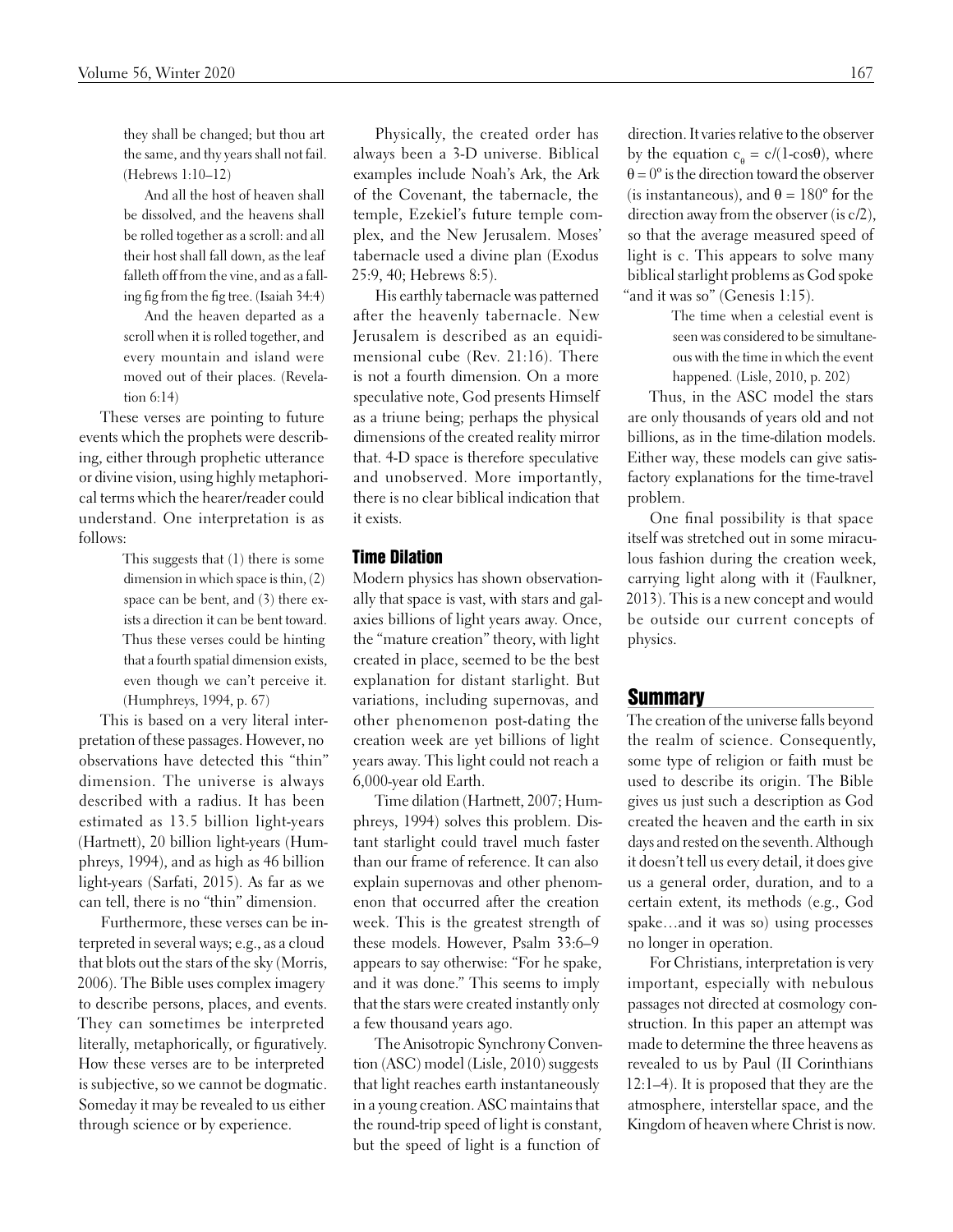One of the many mysteries of creation was what the waters above the expanse (heaven) were and where they were located. Three models have been compared, the Vapor Canopy Model, the White Hole Theory model, and the Hartnett-Carmeli Model. The VCM, the WHT, and the HCM place the waters above the atmosphere, interstellar space, and the outer reaches of the solar system respectively. Each of these models have their strengths and weaknesses, and it seems that at this time they are all unverifiable simply because there are too many unknowns, and no one, besides the Lord, was there to observe the events.

That there are such disagreements is not necessarily a bad thing. In fact, it is how good science is done as it helps us to study further, and to eventually discover the truth, even the mind of God.

# Acknowledgements

I would like to thank Gene Chaffin, John Reed, and the anonymous reviewers for their many corrections, suggestions, and comments to help make this a better paper. I would also like to thank my mom for her faithfulness and my Sunday school class for their encouragement and many prayers. Last, I would like to thank God for His guidance and being with me all my life to this day.

## References

- Austin, S.A., J.R. Baumgardner, D.R. Humphreys, A.A. Snelling, L. Vardiman, and K.P. Wise. 1994. Catastrophic plate tectonics: a global flood model of Earth history. In Walsh, R. E. (editor), *Proceedings of the Third International Conference on Creationism,* pp. 609–622. Creation Science Fellowship, Pittsburgh, PA.
- Block, Daniel I. 1997. *The Book of Ezekiel Chapters 1–24.* William B. Eerdmans Publishing Company, Grand Rapids, MI/Cambridge, UK.
- Botterweck, G. Johannes, H. Ringgren, and

H. Fabry, translated by D.E. Green, 2006. *Theological Dictionary of the Old Testament* [TDOT]. Eerdmans Publishing Company, Grand Rapids, MI.

- Boyd, S.W., and Andrew A. Snelling, editors. 2017. *Grappling with the Chronology of the Genesis Flood*. Master Books, Green Forest, AR.
- Brown, Francis, S.R. Driver, and Charles A. Briggs. (1906) 2006. *The Brown-Driver-Briggs Hebrew and English Lexicon*  [BDB]. Houghton, Mifflin, and Company, Boston, MA. Reprint, Hendrickson Publishers, Inc., Peabody, MA.
- Brown, Walt. 2001. *In the Beginning Compelling Evidence for Creation and the Flood* (7th Edition). Center for Scientific Creation, Phoenix, AZ.
- Bryson, Reid A. 1981. Cloud. *World Book Encyclopedia* 4:558–561. World Book– Childcraft International, Inc., Chicago IL.
- Calvin, John. 1559. *Sermons on Genesis.* Translated by R. R. McGregor. 2009. Banner of Truth Trust, East Peoria, IL.
- Carmeli, M. 1996. Is galaxy dark matter a property of space-time? *International Journal of Theoretical Physics* 37:2621– 2626.
- Carmeli, M. 2002. *Cosmological Special Relativity* (2nd Edition), World Scientific, Singapore.
- Carmeli, M. 2006. *Cosmological Relativity*. World Scientific, Singapore.
- Dillow, Jody. 1977. The attenuation of visible radiation in the vapor canopy. *CRSQ* 14:139–147.
- Dillow, Joseph C. 1978a. The canopy and increased longevity. *CRSQ* 15:27–33.
- Dillow, Joseph C. 1978b. Mechanics and thermodynamics of the pre-Flood vapor canopy, *CRSQ* 15:148–158.
- Dillow, Joseph C. 1979. Scripture does not rule out a vapor canopy. *CRSQ* 16:171–173.
- Dillow, Joseph C. 1980. The canopy in world mythology. *CRSQ* 17:65–71.
- Dillow, J.C. 1982. *The Waters Above—Revised Edition*. The Moody Bible Institute of Chicago, Chicago, IL.
- Dillow, Joseph C. 1983. The vertical tem-

perature structure of the pre-Flood vapor canopy. *CRSQ* 20:7–13.

- Faulkner, D.R. 2013. A proposal for a new solution to the light travel time problem. *Answers Research Journal.* 6:279–284.
- Franklin, Philip. 1981. Fourth Dimension. *World Book Encyclopedia* 7:378–379. World Book–Childcraft International, Inc., Chicago IL.
- Hartnett, John. 2007. *Starlight, Time and the New Physics.* Creation Book Publishers, Australia.
- Hartnett, John, 2016. Does my use of Carmeli's cosmology provide a valid solution to the starlight-travel-time problem? [https://](https://biblescienceforum.com/2016/11/19/my-use-of-carmelis-cosmology-a-valid-solution/) [biblescienceforum.com/2016/11/19/](https://biblescienceforum.com/2016/11/19/my-use-of-carmelis-cosmology-a-valid-solution/) [my-use-of-carmelis-cosmology-a-valid](https://biblescienceforum.com/2016/11/19/my-use-of-carmelis-cosmology-a-valid-solution/)[solution/](https://biblescienceforum.com/2016/11/19/my-use-of-carmelis-cosmology-a-valid-solution/) (accessed July 16, 2019).
- Humphreys, D. Russell. (1994) 2000. *Starlight and Time.* Reprint, Master Books, Inc., Green Forest, AR.
- Humphreys, D. Russell. 1998. New vistas in space-time rebut the critics. *Journal of Creation* 12:195–212.
- Jenni, Ernst and Claus Westermann, translated by M.E. Biddle, 2004. *Theological Lexicon of the Old Testament* [TLOT]. Hendrickson Publishers, Inc., Peabody, MA.
- Josephus, Flavius. c. 93 AD. *Antiquities of the Jews*. Translated by William Whiston. (1960) 1977. Reprint, Kregel Publications, Grand Rapids, MI.
- Kerlinger, Paul. 1995. *How Birds Migrate.* Stackpole Books, Mechanicsburg, PA.
- Koehler, Ludwig and Walter Baumgartner, translated by M.E.J. Richardson. 1999. *The Hebrew and Aramaic Lexicon of the Old Testament* [HALOT], K. Brill NV, Leiden, The Netherlands.
- Kofahl, Robert E. 1976. Could Flood come from canopy or extraterrestrial source? *CRSQ* 13:202–206.
- Lisle, Jason P. 2010. Anisotropic synchrony convention—a solution to the distant starlight problem. *Answers Research Journal* 3:191–207.
- Luther, Martin. c. 1536. *Luther's Works Volume 1*. Translated by George V. Schick, edited by Jaroslav Pelikan. 1958. Concordia Publishing House, St. Louis, MO.